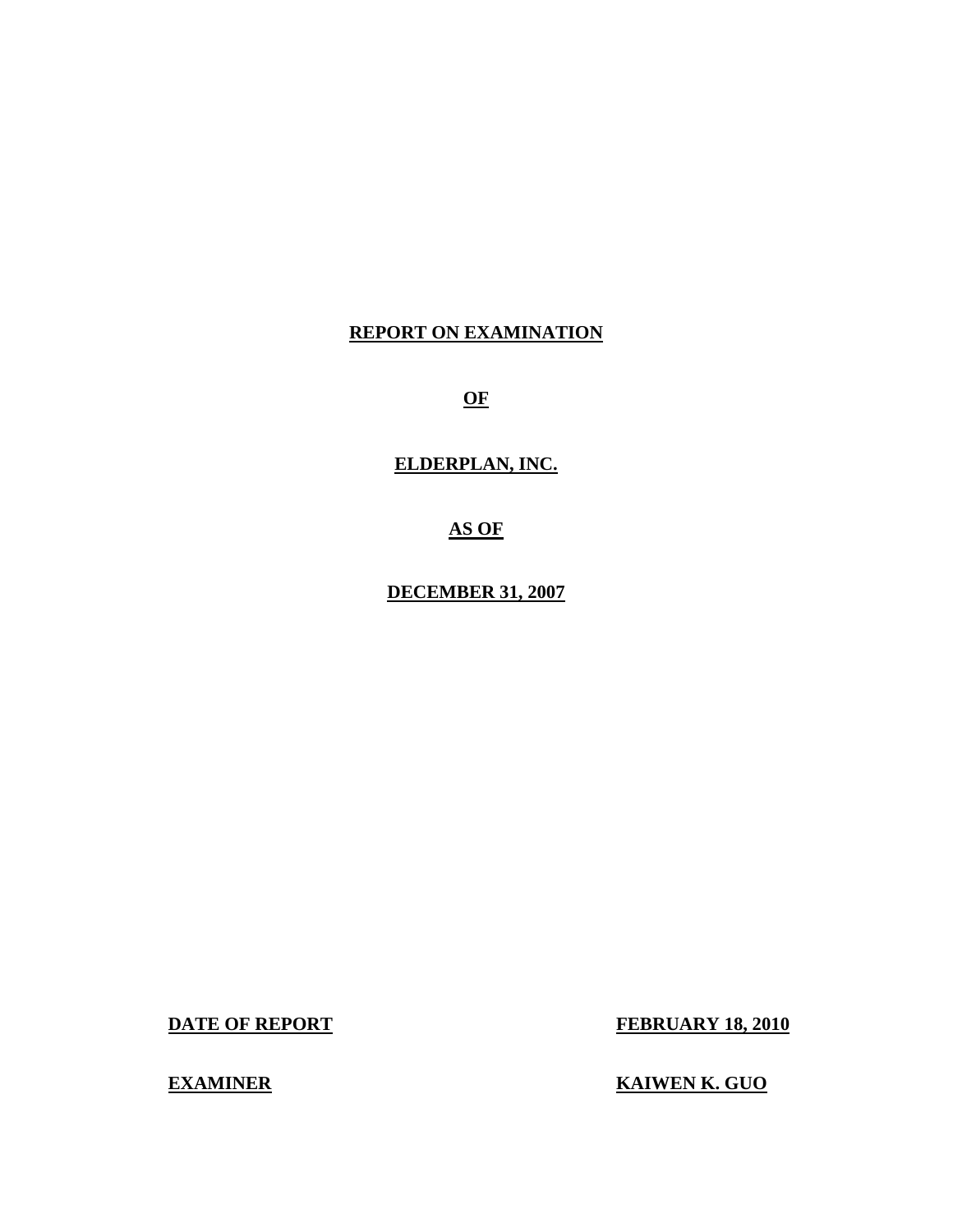## **TABLE OF CONTENTS**

### **ITEM NO.**

## **PAGE NO.**

| 1. | Scope of examination                                                                                       | $\overline{2}$ |
|----|------------------------------------------------------------------------------------------------------------|----------------|
| 2. | Description of the Plan                                                                                    | 3              |
|    | A. Management and controls<br>Circular Letter No. 9 (1999) - Adoption of Procedure<br>B.<br>Manuals        | 4<br>7         |
|    | C. Territory and plan of operation                                                                         | 7              |
|    | D. Enrollment                                                                                              | 8              |
|    | E. Reinsurance                                                                                             | 9              |
|    | Circular Letter No. 6 (2007) - Disaster Response Plan<br>F.<br>and Business Continuity Plan Questionnaires | 9              |
|    | G. Accounts and records                                                                                    | 10             |
| 3. | <b>Financial statements</b>                                                                                | 15             |
|    | A. Balance sheet                                                                                           | 15             |
|    | B. Statement of revenue, expenses and capital and surplus                                                  | 16             |
| 4. | Unpaid claims                                                                                              | 17             |
| 5. | Market conduct activities                                                                                  | 17             |
| 6. | Compliance with prior report on examination                                                                | 19             |
| 7. | Summary of comments and recommendations                                                                    | 24             |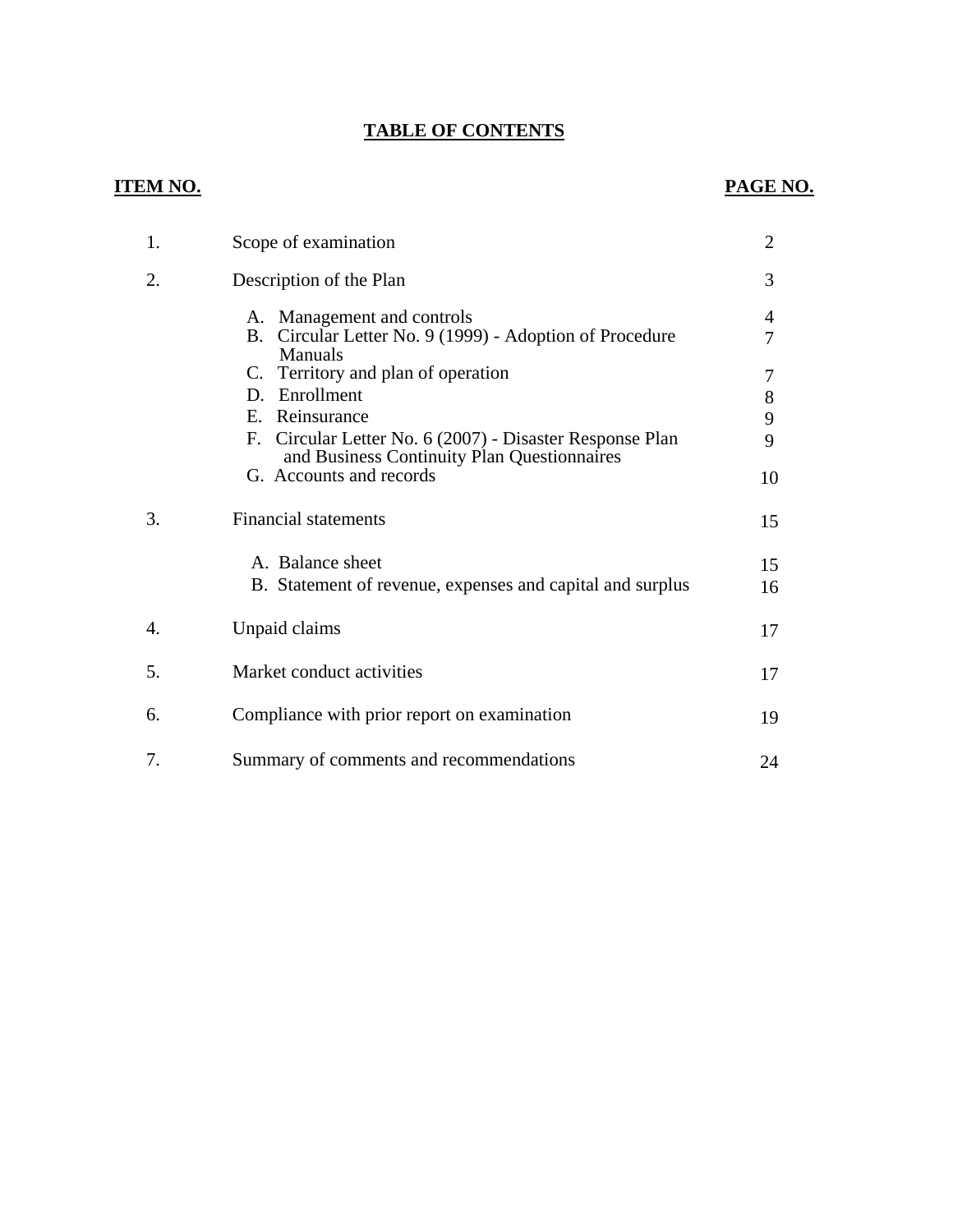

STATE OF NEW YORK INSURANCE DEPARTMENT 25 BEAVER STREET NEW YORK, NEW YORK 10004

David A. Paterson James J. Wrynn Governor Superintendent Superintendent Superintendent Superintendent Superintendent Superintendent Superintendent

February 18, 2010

Honorable James J. Wrynn Superintendent of Insurance Albany, New York 12257

Sir:

Pursuant to the provisions of the New York Insurance Law and acting in accordance with the instructions contained in Appointment Number 22691, dated October 27, 2008, attached hereto, I have made an examination into the condition and affairs of Elderplan, Inc., a not-forprofit health maintenance organization (HMO) licensed under the provisions of Article 44 of the New York Public Health Law, as of December 31, 2007, and submit the following report thereon.

The examination was conducted at the Plan's administrative office located at 6323  $7<sup>th</sup>$ Avenue, Brooklyn, NY 11220.

Wherever the terms "Elderplan" or "the Plan", appear herein, without qualification, they should be understood to mean Elderplan, Inc.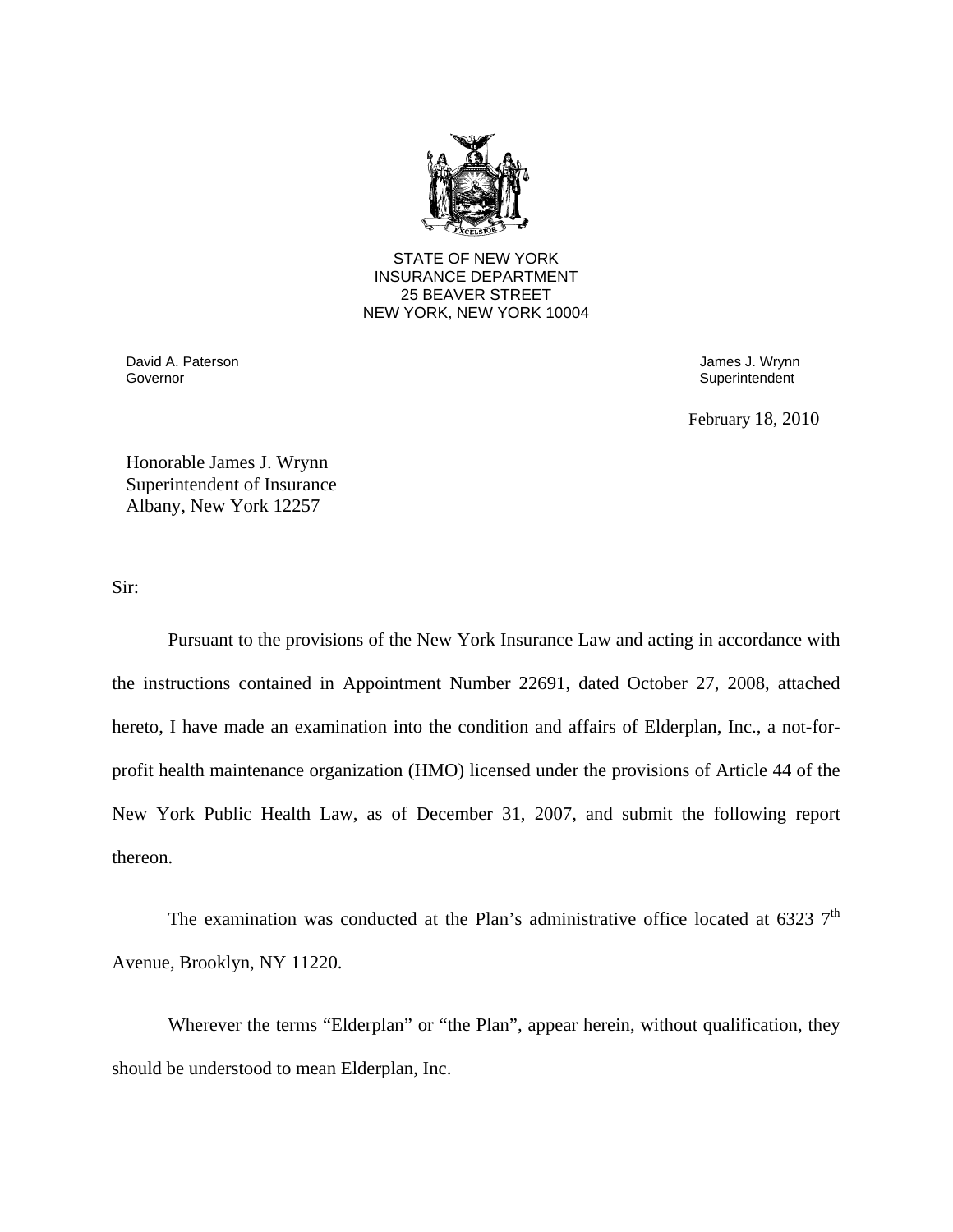#### **1. SCOPE OF EXAMINATION**

Elderplan, Inc. was previously examined as of December 31, 2002. The current examination covers the five-year period from January 1, 2003 through December 31, 2007. Transactions occurring subsequent to this period were reviewed where deemed appropriate by the examiner.

The examination comprised a verification of assets and liabilities as of December 31, 2007, in accordance with Statutory Accounting Principles (SAP), as adopted by the Department, a review of income and disbursements deemed necessary to accomplish such verification, and utilized, to the extent considered appropriate, work performed by Elderplan's independent certified public accountants.

A review or audit was also made of the following items as called for in the *Examiners Handbook of the National Association of Insurance Commissioners* (NAIC):

> History of the Plan Management and controls Corporate records Territory and plan of operation Growth of the Plan Business in force Reinsurance Loss experience Accounts and records Financial statements Treatment of policyholders and claimants

This report on examination is confined to financial statements and comments on those matters which involve departures from laws, regulations or rules, or which are deemed to require explanation or description.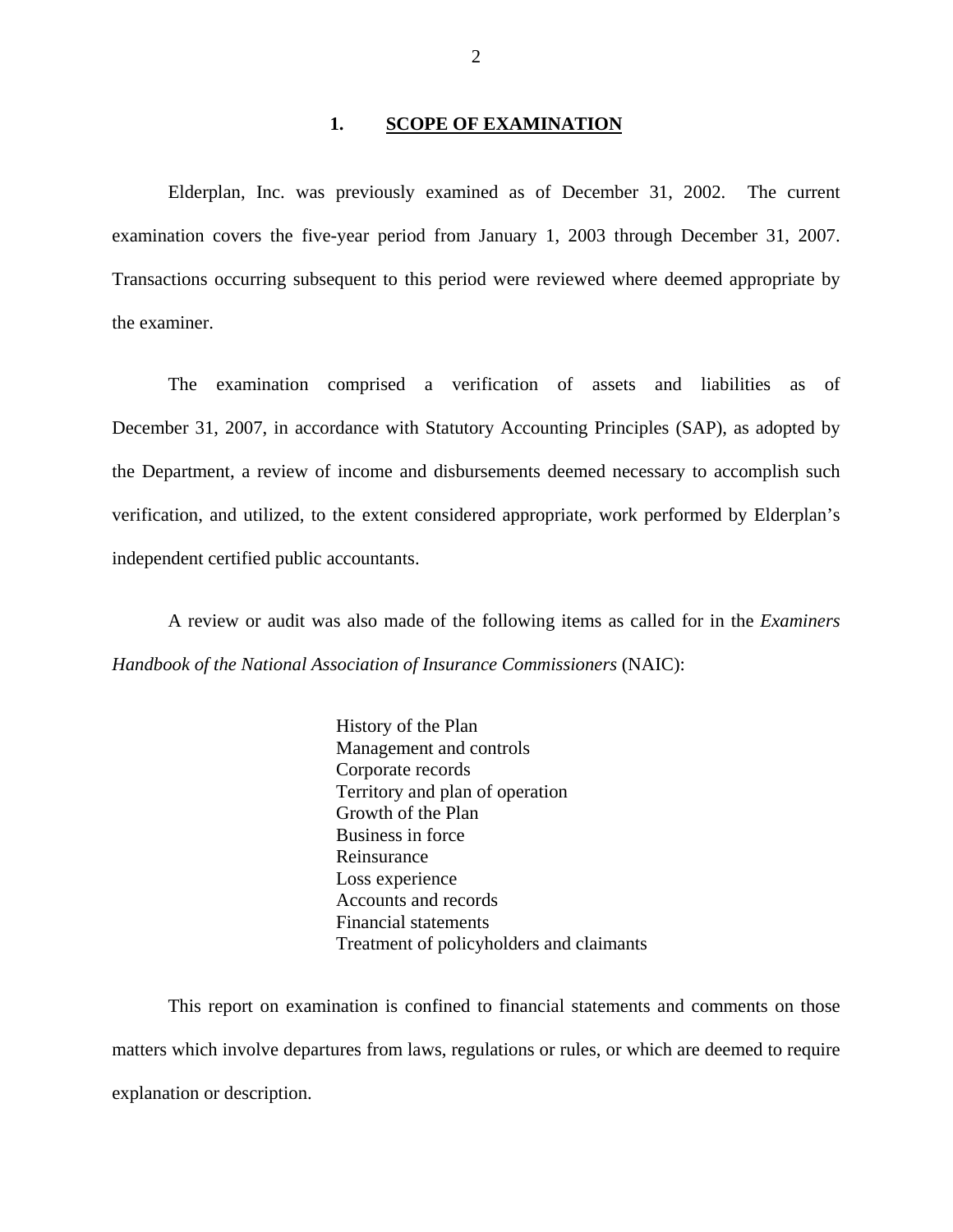A review was also made to ascertain what actions were taken by the Plan with regard to comments and recommendations contained in the prior report on examination.

#### **2. DESCRIPTION OF THE PLAN**

Elderplan, Inc. was incorporated on April 27, 1982, under Section 402 of the New York Not-For-Profit Corporation Law. On March 1, 1985, the Plan was granted a Certificate of Authority by the Department of Health to operate as a health maintenance organization (HMO) pursuant to the provisions of Article 44 of the New York Public Health Law. The initial Certificate of Authority authorized the Plan to provide services to Medicare enrollees who reside in Kings, Queens, Richmond and New York counties. The Plan's latest amended Certificate of Authority, dated July 13, 2005, authorized the Plan to expand its service area to include Bronx County. As of December 31, 2007, the Plan was serving approximately 16,510 members.

Elderplan, Inc. is a participating agency of the Metropolitan Jewish Health System (MJHS), a long-term care institution located in Brooklyn, New York. The Plan is one of four original entities participating in the Social/Health Maintenance Organization (S/HMO) national demonstration project of the Centers for Medicare and Medicaid Services (CMS). The Plan was chosen to participate in this Federal demonstration project to show how a target population could benefit from the health care provided by a S/HMO. This project ceased on December 31, 2007.

The Plan's primary source of revenue is premiums (capitation basis) from the Centers for Medicare and Medicaid Services (CMS). The Plan received premiums from CMS for Parts A and B of Medicare. Effective January 1, 2006, the Plan began providing pharmacy coverage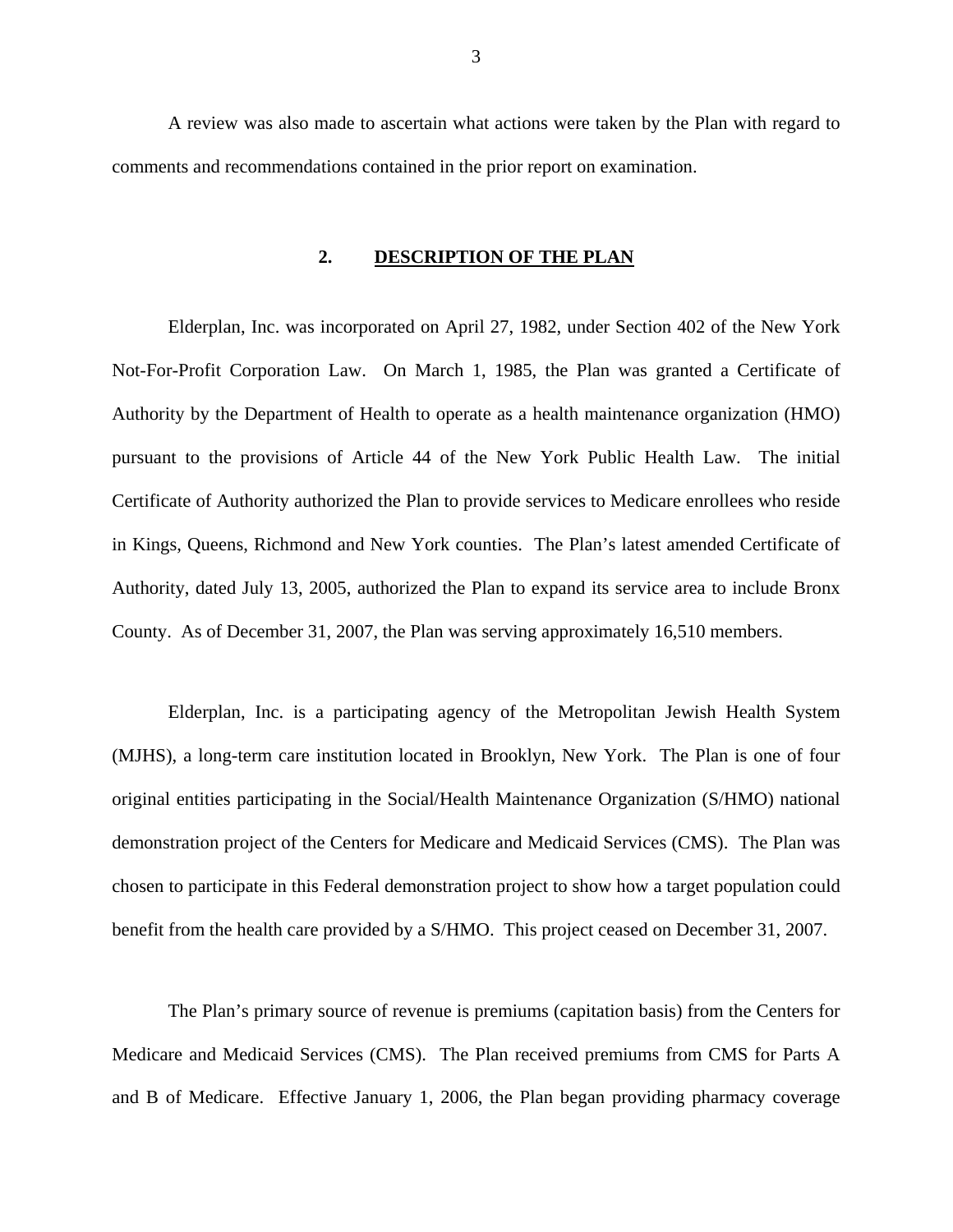<span id="page-5-0"></span>under Medicare Part D. Premium rates were determined by CMS' risk score model on a per member, per month basis. Prior to August 1, 2005, the Plan provided Medicaid coverage under capitation and fee-for-service arrangements with the New York State Department of Health.

During 2007, the Plan's per member, per month Medicare capitation was a 25%/75% blend, respectively, of the S/HMO and CMS' risk score model. Commencing January 1, 2008, the Plan migrated to a 100% "risk score model" and the "frailty component" of the risk score will be phased out over three years (75% in 2008, 50% in 2009 and 25% in 2010). This change in reimbursement methodology may have a negative impact on the Plan's future revenue stream.

#### A. Management and Controls

Article III, Section 1 of Elderplan's by-laws provides that the Plan shall have no less than three (3) nor more than seven (7) members, hereinafter referred to as "Members". The Members' are responsible for electing the board of directors at the annual meeting of the Members. As of December 31, 2007, the three Members were as follows:

> Isaac Assael Eli Feldman Phil Geller

Pursuant to the Plan's charter and by-laws, management is to be vested in a board of directors consisting of not less than five, nor more than twenty-one directors; with at least twenty percent (20%) of the directors being subscribers of the Plan. The term of office for each director shall be for one year, until the next annual meeting of the Members.

The thirteen (13) members of the board of directors as of December 31, 2007 were as follows: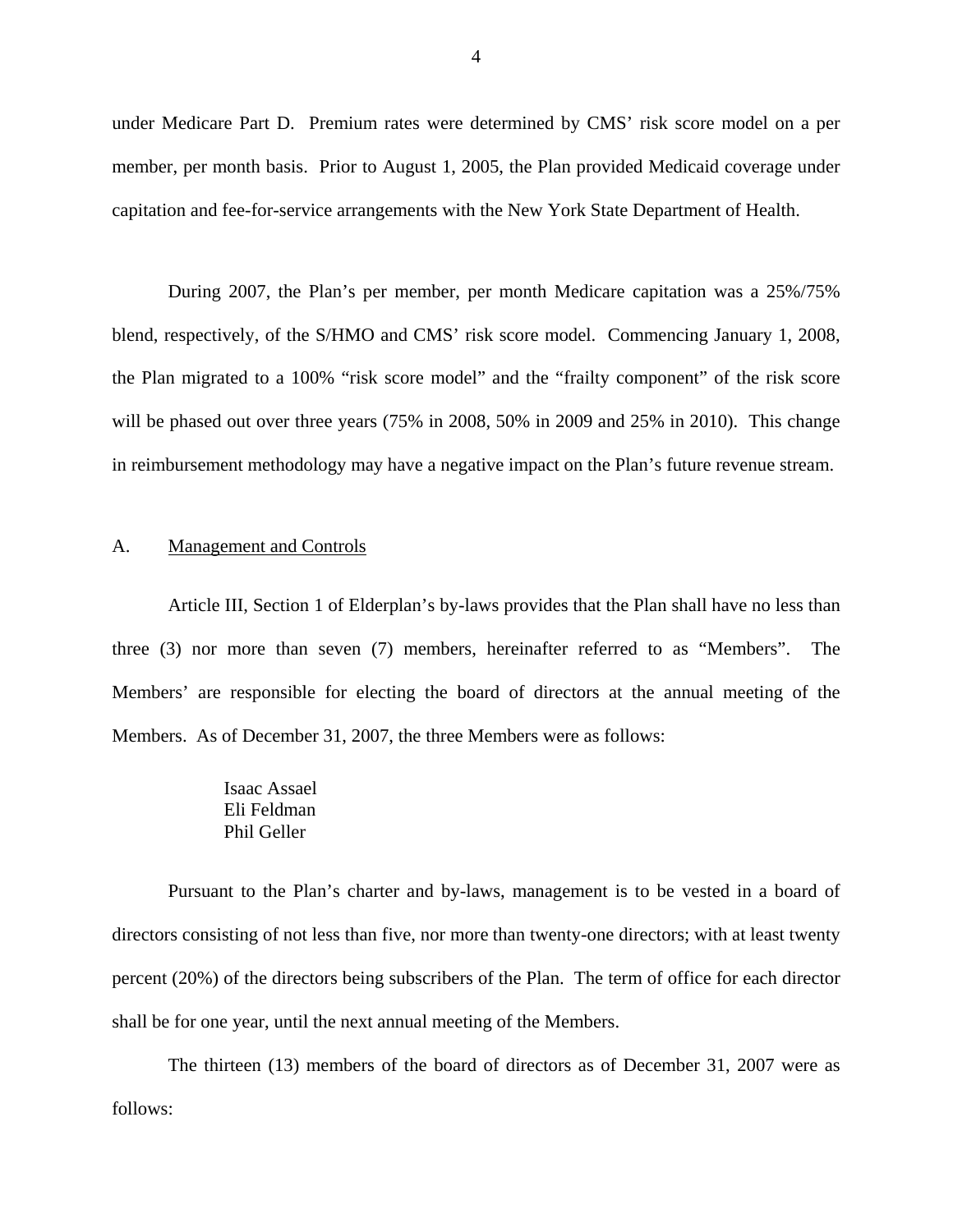| Name and Residence                      | Principal Business Affiliation         |
|-----------------------------------------|----------------------------------------|
| Isaac Assael                            | Executive,                             |
| New York, NY                            | Enwood Personnel & Temporary Services  |
| Rosalie DiPietro *<br>Brooklyn, NY      | Retired                                |
| Eli S. Feldman                          | President & CEO,                       |
| Marlboro, NJ                            | Metropolitan Jewish Health System      |
| Gloria Feldstein *<br>Brooklyn, NY      | Retired                                |
| Arthur Goshin, MD                       | Physician,                             |
| North Hills, NY                         | Univera Healthcare                     |
| Vivian Hirsch                           | Attorney,                              |
| New York, NY                            | Vivian H. Agress                       |
| Howard Kagan                            | <b>Investment Analyst,</b>             |
| New York, NY                            | <b>Harbinger Capital Partners</b>      |
| <b>Shmuel Lefkowitz</b>                 | Real Estate Consultant,                |
| Brooklyn, NY                            | Prime Resources Group                  |
| Ronald B. Milch                         | Health Care Executive,                 |
| New York, NY                            | Combined Coordinating Council, Inc.    |
| <b>Herman Rosen</b><br>Brooklyn, NY     | Retired                                |
| <b>William Schwartz</b><br>New York, NY | Retired                                |
| <b>Steven Topal</b>                     | CPA/Attorney,                          |
| Forest Hills, NY                        | Rothchild, Miller, Topal & Kraft, P.C. |
| Clara Williams*<br>Brooklyn, NY         | Retired                                |

\*Enrollee representatives per Part 98-1.11(g) of the Administrative Rules and Regulations of the Department of Health (10 NYCRR 98-1.11(g)).

A review of the attendance records of the board of directors' meetings held during the examination period revealed that board meetings were generally well attended. However, one director, Vivian Hirsch, attended less than 50% of the meetings she was eligible to attend. Three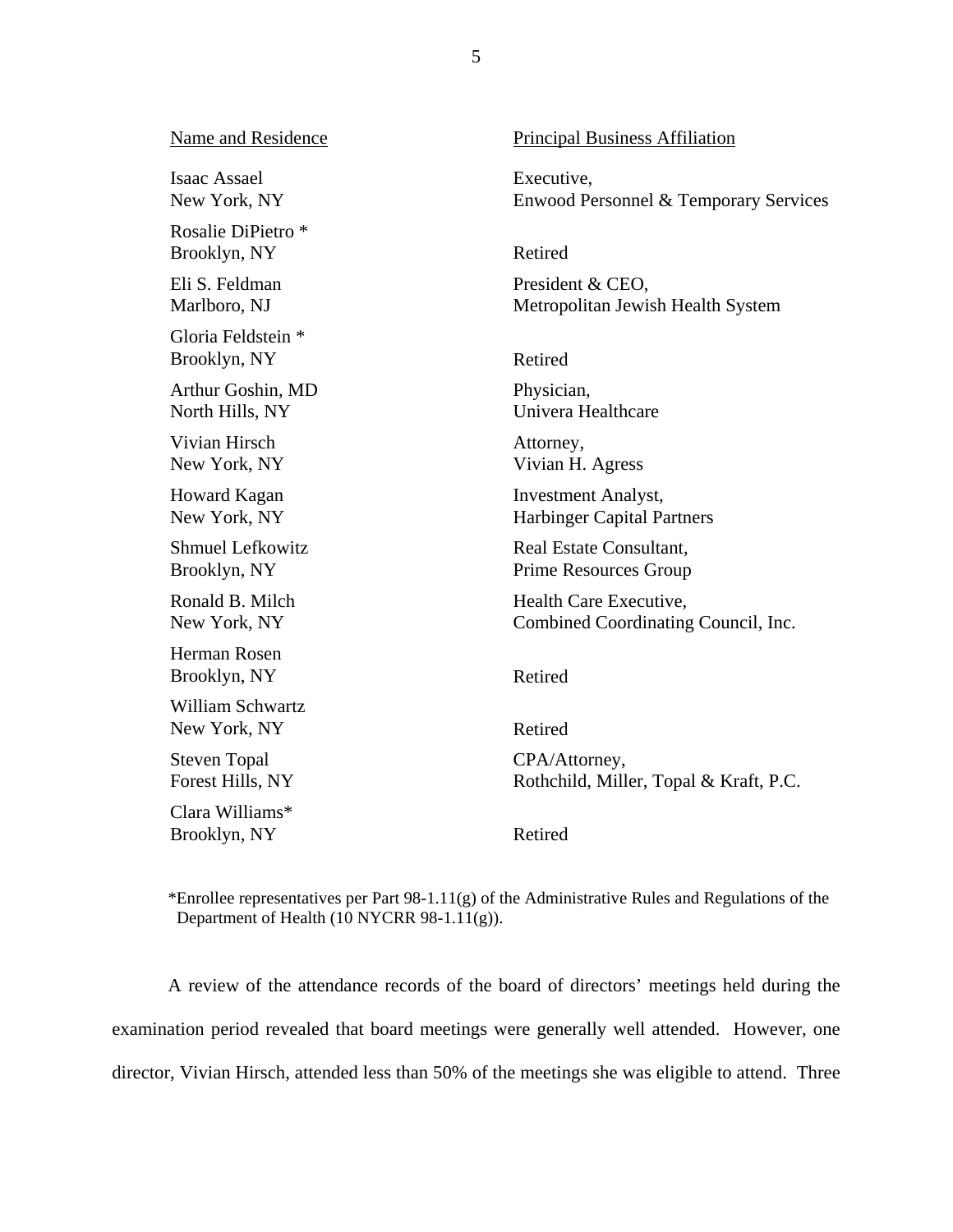other directors, Howard Kagan, William Schwartz and Michael Gottschalk (replaced in 2005), did not attend any of the meetings they were eligible to attend.

It should be noted that in 2007, Vivian Hirsch was made an Emeritus Director (nonvoting). Further, board members Howard Kagan, William Schwartz and Michael Gottschalk were not re-appointed after their first one-year term.

Members of the board have a fiduciary responsibility and must evince an ongoing interest in the affairs of the Plan. It is essential that board members attend meetings consistently and set forth their views on relevant matters so that appropriate policy decisions may be reached by the board. Board members who fail to attend at least one-half of the board's meetings, unless appropriately excused, do not fulfill such criteria.

It is recommended that any director who attends less than 50% of the board meetings they are eligible to attend be removed or replaced.

The principal officers of the Plan as of December 31, 2007 were as follows:

Name Title Eli S. Feldman President/CEO Alexander S. Balko Treasurer/CFO Robert Leamer Assistant Secretary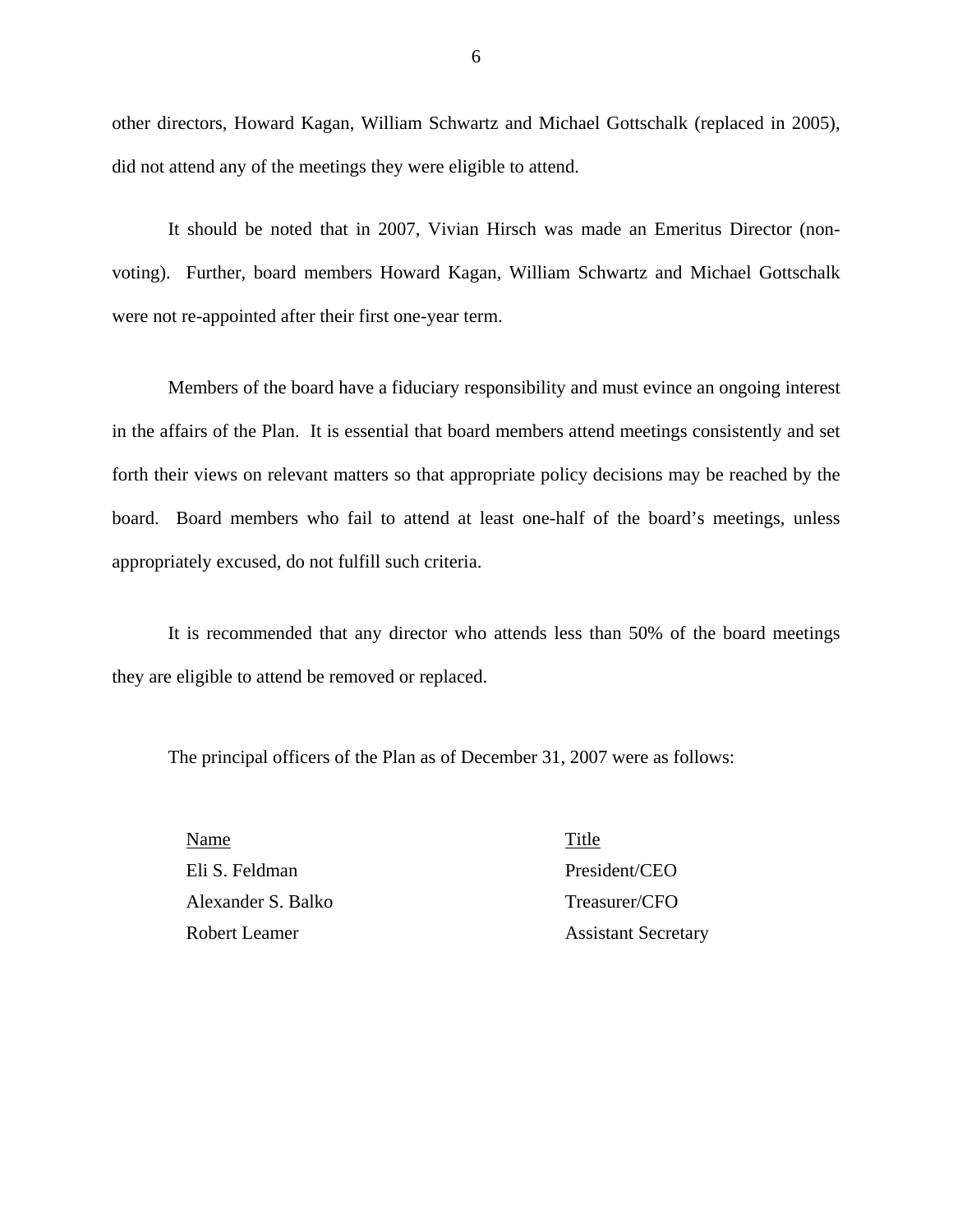<span id="page-8-0"></span>B. Circular Letter No. 9 (1999) - Adoption of Procedure Manuals

Circular Letter No. 9 (1999) – "Adoption of Procedure Manuals", dated May 25, 1999, was issued to Article 43 Corporations, Public Health Law Article 44 Health Maintenance Organizations and insurers licensed to write health insurance in New York State. The Circular Letter applies to Elderplan as a health maintenance organization.

Circular Letter No. 9 (1999) – "Adoption of Procedure Manuals" states in part:

"…It is recommended that the board obtain the following certifications annually: (i) from either the company's director of internal audit or independent CPA that the responsible officers have implemented the procedures adopted by the board, and (ii) from the company's general counsel a statement that the company's current claims adjudication procedures, including those set forth in the current claims manual, are in accordance with applicable statutes, rules and regulations..."

The examination revealed that the aforementioned annual certifications were not obtained during the examination period.

It is recommended that the Plan's board obtain the certifications cited in Circular Letter No. 9 (1999).

### C. Territory and Plan of Operation

Pursuant to Article 44 of the New York Public Health Law, the New York State Department of Health issued a health maintenance organization Certificate of Authority to Elderplan, Inc., effective March 1, 1985. The latest amendment to the Certificate of Authority was dated July 13, 2005 and it contained the following conditions and limitations: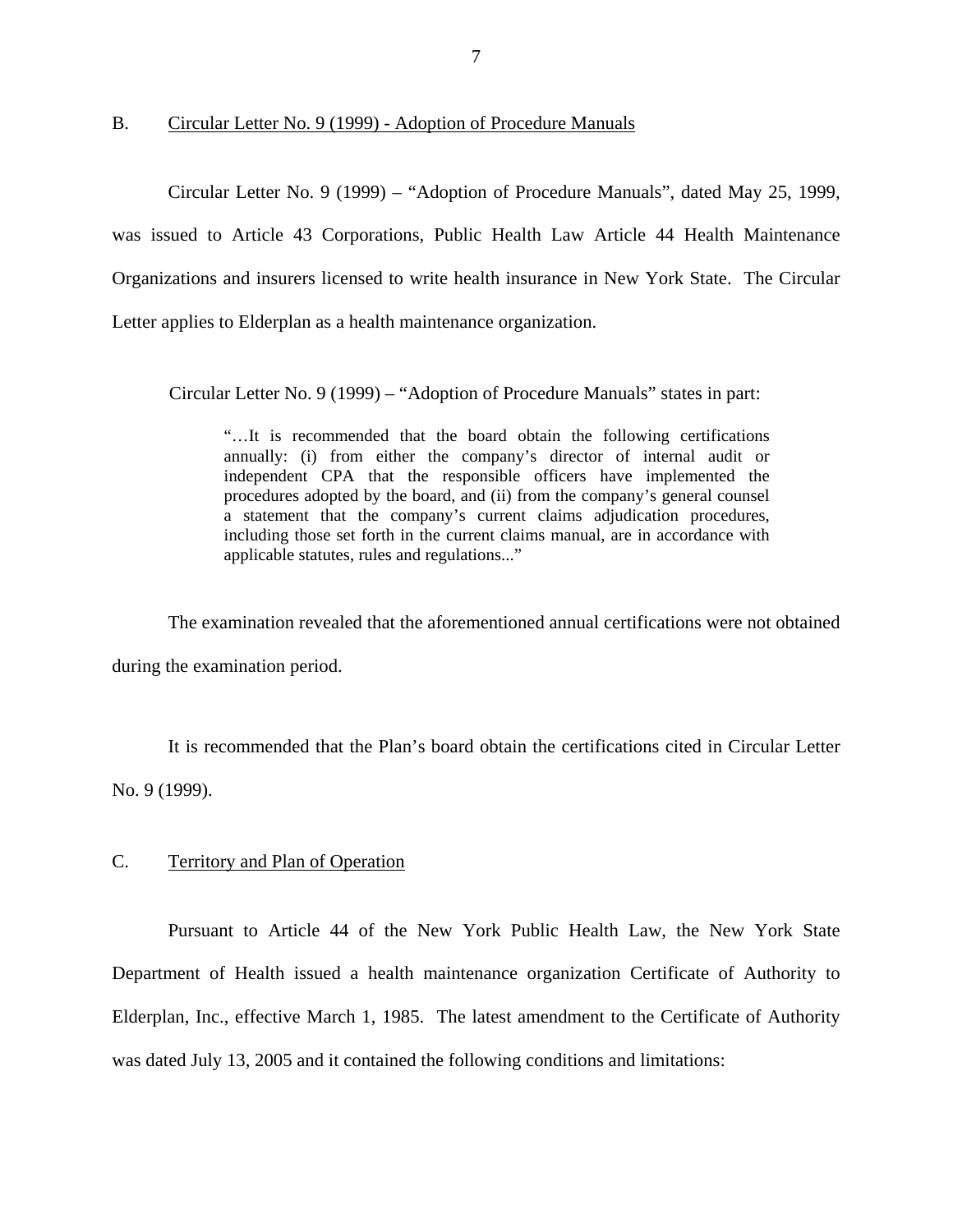- The certificate permits the operation of Elderplan, Inc. only for the duration of federal participation in the demonstration project or other federally approved Medicare Advantage programs.
- Elderplan, Inc. is authorized to demonstrate the Social HMO concept for individuals enrolled in the Medicare program.
- Elderplan's service areas shall consist of the Bronx, Kings, New York, Queens and Richmond counties. Effective August 1, 2005, these counties were designated as Medicare only and limited to marketing and enrolling the Medicare population. In order to offer any other product in these counties or enroll a non-Medicare population, Elderplan, Inc. must obtain prior approval from the Department of Health.
- Elderplan, Inc. will operate in accordance with all applicable State and Federal requirements. The approval is based upon information provided by the Plan. All aspects of operations will be governed primarily by the Center for Medicare and Medicaid Services (CMS), and implementation is contingent upon securing a Medicare contract with the federal government.
- Enrollment of Medicaid eligibles for the provision of capitated health care services is contingent upon executing a Medicaid contract.

Elderplan is a prototype prepaid health plan for well and impaired elderly members. The Plan assumes responsibility for the provision of a full range of acute inpatient, ambulatory, preventive, rehabilitative and long-term care services, on the basis of prospectively determined, fixed capitation payments from CMS.

## D. Enrollment

During the period January 1, 2003 through December 31, 2007, the Plan experienced a net increase in enrollment of 5,729 members. An analysis of this increase in enrollment is set forth below:

|                             | 2003   | 2004   | 2005   | 2006   | 2007   |
|-----------------------------|--------|--------|--------|--------|--------|
|                             |        |        |        |        |        |
| Enrollment, January $1st$   | 10,781 | 12,620 | 13,733 | 16,180 | 16,888 |
| Net gain/(loss)             | 1,839  | 1.113  | 2,447  | 708    | (378)  |
| Enrollment, December $31st$ | 12,620 | 13,733 | 16,180 | 16,888 | 16,510 |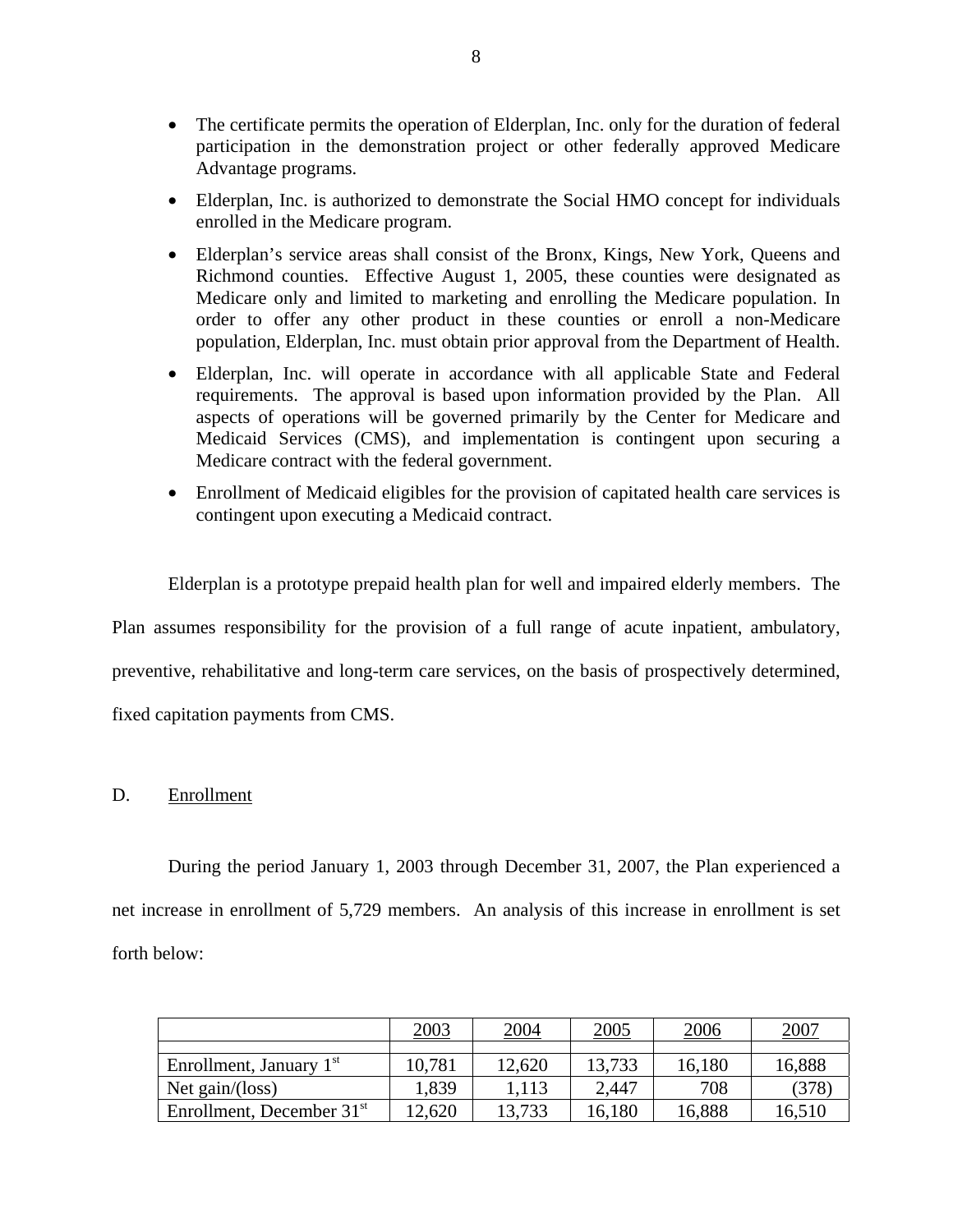E. Reinsurance

As of December 31, 2007, the Plan had an excess of loss reinsurance contract in effect with an authorized reinsurer, Employers Reinsurance Corporation. The contract's effective date was January 1, 2007 and it expired on December 31, 2007. Subsequent to the examination period, effective January 1, 2008, the Plan entered into a reinsurance contract with ReliaStar Life Insurance Company, an accredited reinsurer in the state of New York.

The reinsurance coverage in effect during 2007 was as follows:

| <b>Covered Services:</b>         | <b>Hospital Services</b>                                                             |
|----------------------------------|--------------------------------------------------------------------------------------|
| <b>Excess of Loss Retention:</b> | \$200,000 Deductible; 10% retention thereafter.                                      |
| Policy Limit:                    | \$2,000,000 per member per agreement period;<br>\$2,000,000 per member per lifetime. |

## F. Circular Letter No. 6 (2007) - Disaster Response Plan and Business Continuity Plan Questionnaires

During the examination, the Plan provided the examiner with its disaster response plan, which was established in conjunction with Metropolitan Jewish Health System (MJHS). The Plan did not maintain a business continuity plan.

Circular Letter No.6 (2007), which replaced Circular Letter No. 23 (2005), states in part:

"...On June 1, 2007, and annually each June  $1<sup>st</sup>$  thereafter, any Disaster Response Plan submitted to the Insurance Department should be updated, as necessary…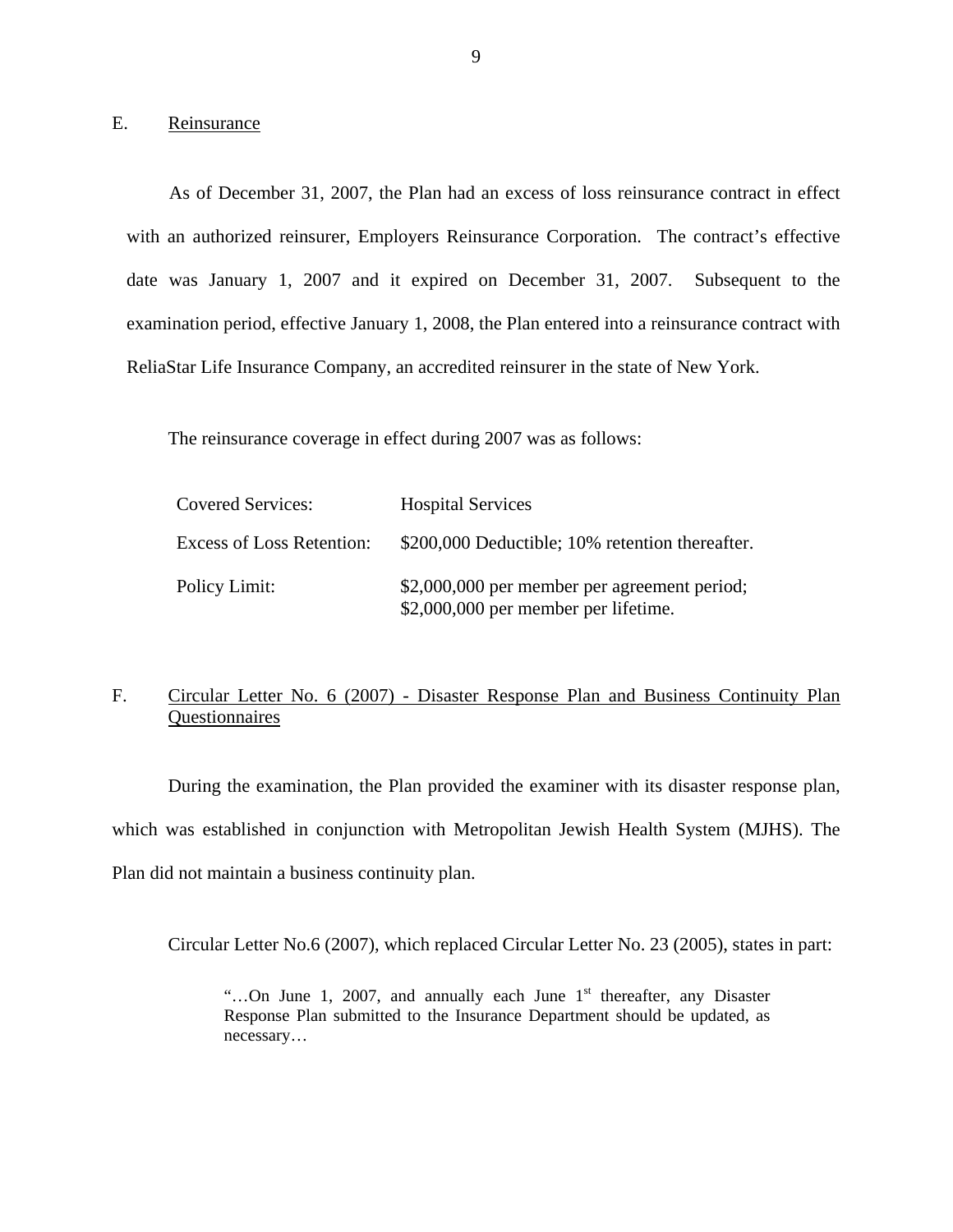<span id="page-11-0"></span>On June 1, 2007, and annually each June  $1<sup>st</sup>$  thereafter, the Disaster Response Questionnaire electronic template should be submitted to the Insurance Department...

On June 1, 2007, and annually each June  $1<sup>st</sup>$  thereafter, the Business Continuity Plan Questionnaire electronic template should be submitted to the Insurance Department…"

The examination disclosed that the Plan did not file the required annual Disaster Response Plan, nor did it file its annual Disaster Response Plan Questionnaire or Business Continuity Plan Questionnaire during the examination period.

It is recommended that the Plan comply with the requirements of Circular Letter No. 6 (2007) by filing with this Department its Disaster Response Plan, Disaster Response Plan Questionnaire and Business Continuity Plan Questionnaire on an annual basis.

#### G. Accounts and Records

During the course of the examination it was noted that the Plan's treatment of certain items was not in accordance with Statutory Accounting Principles, annual statement instructions and/or Department guidelines. The examiner also noted several deficiencies in the Plan's system of accounts, records and internal controls. A description of such items is as follows:

1. The examination revealed that during 2007, the Plan made \$642,735 in commission payments to agents. According to the NAIC annual statement instructions, the appropriate line item for these payments in the "Underwriting and Investment Exhibit" should have been under "Commissions". However, in the Plan's 2007 filed annual statement, commission payments were erroneously allocated under the line item, "Salaries, wages and other benefits".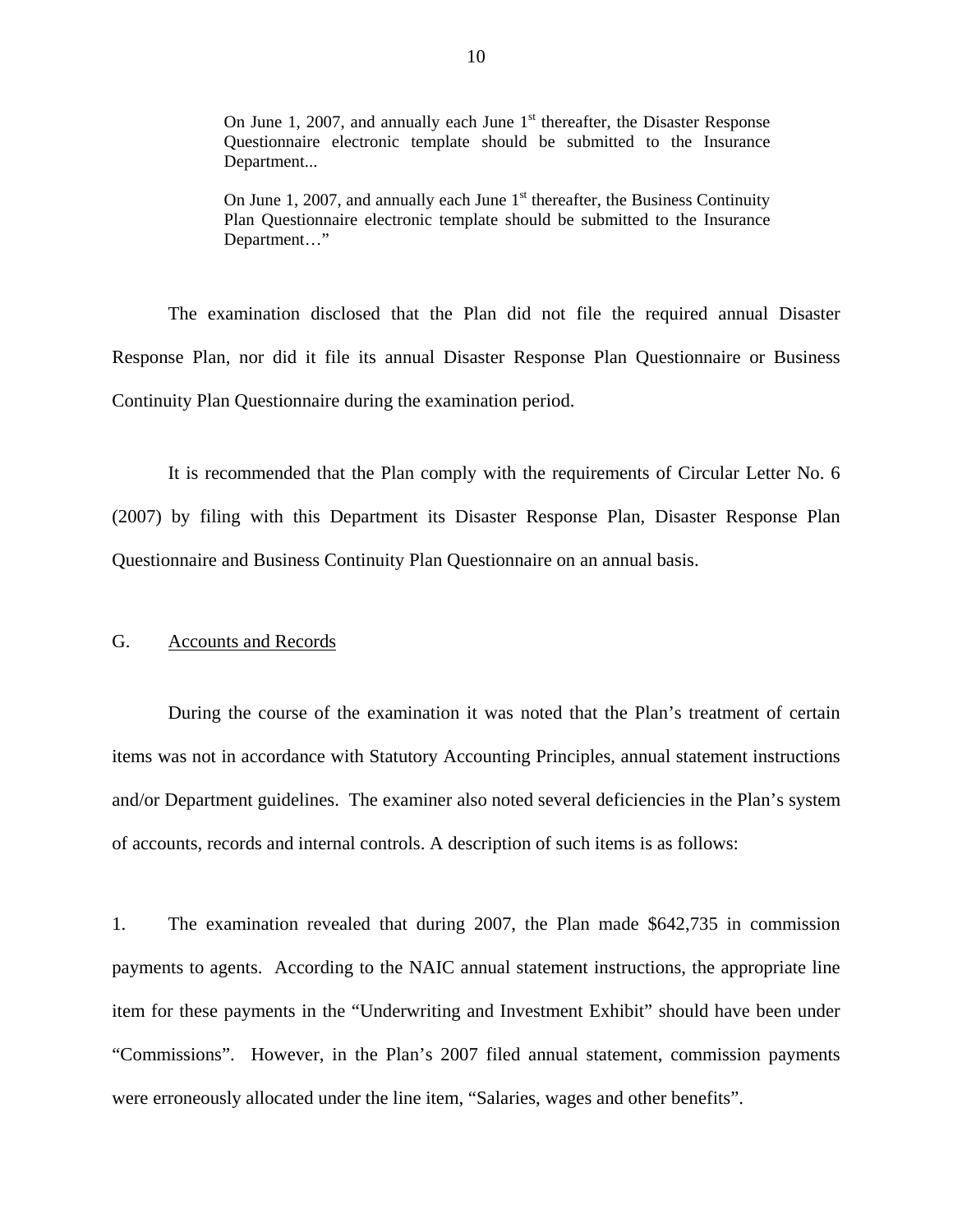It is recommended that the Plan allocate commission payments to the appropriate line item of the Underwriting and Investment Exhibit.

2. Elderplan entered into arrangements with several Independent Practice Associations (IPAs) for various health care services. These arrangements call for the Plan to make payments to the IPAs on a capitated basis.

Section 101.4(c) of Department Regulation 164 (11 NYCRR 101.4(c)) states in part:

"An insurer who uses a capitation arrangement to transfer all or part of its financial risk to a health care provider must do so by means of a contract approved by the superintendent. Before granting such approval the insurer shall have demonstrated to the satisfaction of the superintendent the financial responsibility of the health care provider to render the services covered by the in-network capitation and compliance with the provisions of this Part. If so demonstrated, the insurer is relieved of the reporting requirements for carrying a liability on its own balance sheet for underlying unpaid claims and expenses related to in-network capitated payments made pursuant to the financial risk transfer agreement. However, where a capitated arrangement contains a provision whereby retroactive payments may be made by the insurer for adverse in-network experience of the health care provider, or where the insurer is financially responsible for the payment of claims which exceed amounts set forth in the financial risk transfer agreement, then in both cases the insurer must report an unpaid claim liability on its balance sheet that is adequate to meet its contractual exposure."

During the examination period, the Plan held contracts with four (4) IPAs (Metrocare

Group IPA, North Eastern Network IPA, Preferred Health Association and Star Health IPA,

LLP), however, the Plan did not file any of these contracts with the Department.

It is recommended that the Plan comply with the requirements of Section 101.4(c) of Department Regulation 164 by filing all applicable risk sharing arrangements with this Department for approval.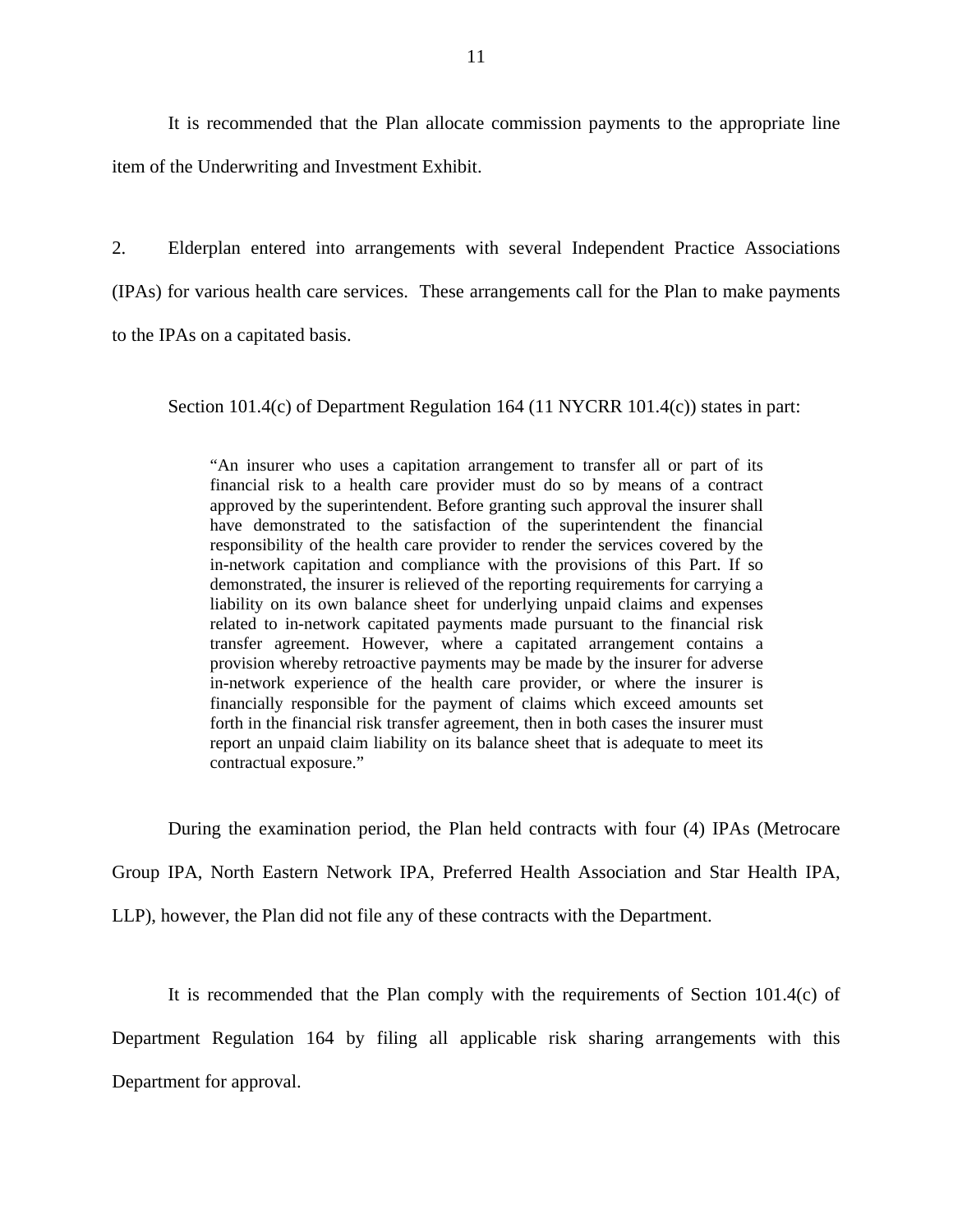In addition, Section 101.9(a)(3) of Department Regulation 164 (11 NYCRR 101.9(a)(3)) states in part:

> "…(3) The health care provider agrees that on an annual basis, it will submit within 120 days of the close of its fiscal year, to the insurer and the superintendent, a financial statement in a form prescribed by the superintendent, sworn to under penalty of perjury by the health care provider's chief financial officer, showing the health care provider's financial condition at the close of its fiscal year, together with an opinion of an independent certified public accountant ("CPA") on the financial statement of such health care provider…"

The examination revealed that the abovementioned IPAs did not submit their financial

statements to the Plan, nor had these entities submitted their financial statements to the Insurance

Department.

It is recommended that the Plan comply with the requirements of Section 101.9(a)(3) of

Department Regulation 164 and take the steps necessary to ensure that the IPAs submit their

financial statements to the Plan and this Department.

Section 101.5(a) of Department Regulation 164 (11 NYCRR 101.5(a)) states:

"No agreement to transfer financial risk through a capitation arrangement may be entered into between an insurer and a health care provider unless such health care provider is financially responsible by virtue of having met the standards set forth in this section."

Further, Section 101.5(b) of New York Insurance Department Regulation 164 (11

NYCRR 101.5(b)) states in part:

"…(b) The financial security deposit required by this Part ("required amount") shall at all times be at least equivalent to twelve and one half (12.5%) percent of the estimated annual in-network capitation revenue to be received from the insurer under the financial risk transfer agreement then in force…"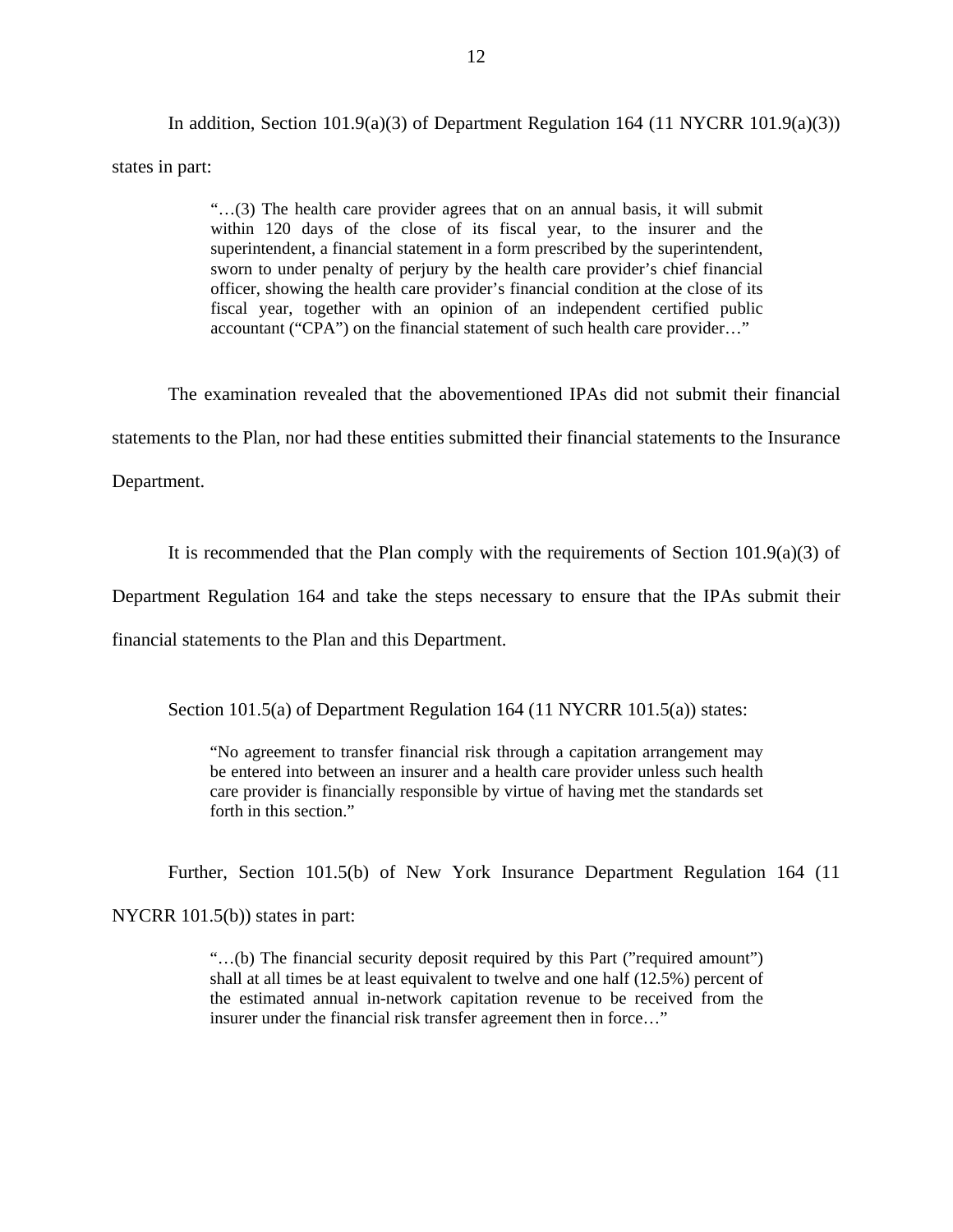The examination determined that the IPAs had not made such security deposits, and as such, the Plan was responsible for carrying a liability on its balance sheet for the underlying unpaid claims and expenses related to in-network capitation payments made pursuant to the financial risk transfer agreement, as required by Section 101.4(c) of Department Regulation 164 (11 NYCRR 101.4(c)), as quoted above. The examination also disclosed that in three of the five years covered by the examination, the Plan's liability account, "Funds held pursuant to Regulation 164", was insufficiently funded, as illustrated in the following table:

| Year | <b>Required Deposit</b> | <b>Amount Deposited</b> | Surplus/(Deficit |
|------|-------------------------|-------------------------|------------------|
| 2003 | <b>NA</b>               | <b>NA</b>               | <b>NA</b>        |
| 2004 | 629,234                 | 247,493                 | (381,741)        |
| 2005 | 752,340                 | 502,116                 | (250, 224)       |
| 2006 | 979,877                 | 524,990                 | (454, 887)       |
| 2007 | 131,850                 | 547,430                 | 415,580          |

It is recommended that the Plan comply with the requirements of Section 101.5(b) of Department Regulation 164 and require that contracted IPAs make the requisite deposit, and when applicable, the Plan establish a liability in its financial statements as required by Section 101.4(c) of Department Regulation 164.

The instructions for the New York Data Requirements filing for health maintenance organizations requires that Report #13 be completed if a contracted risk-sharing entity (e.g. an IPA) has received or is projected to receive in-network capitation from the reporting HMO of more than \$250,000 during any twelve-month period. The instructions further require that Parts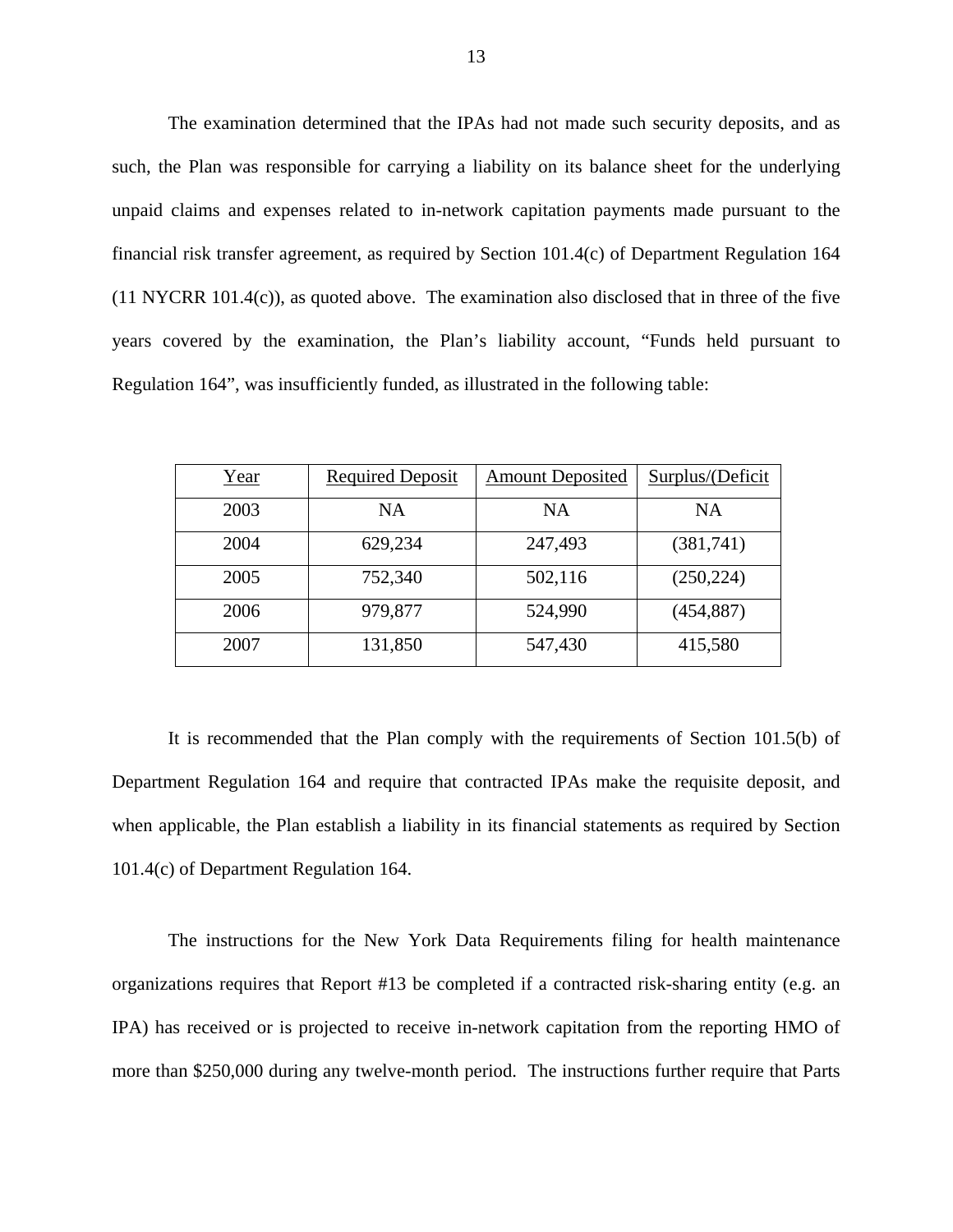A through D of Report #13 be separately completed for each risk-sharing entity. During 2007, the Plan reported \$10,852,086 as "Capitation Revenue" in its filed NAIC annual statement; however, the Plan reported "NONE" in Report #13 for each of the above referenced Parts, for all risk-sharing entities.

It is recommended that the Plan complete Report #13 in accordance with the instructions for the New York Data Requirements for Health Maintenance Organizations, and that all information contained in its filings with this Department be accurate and complete.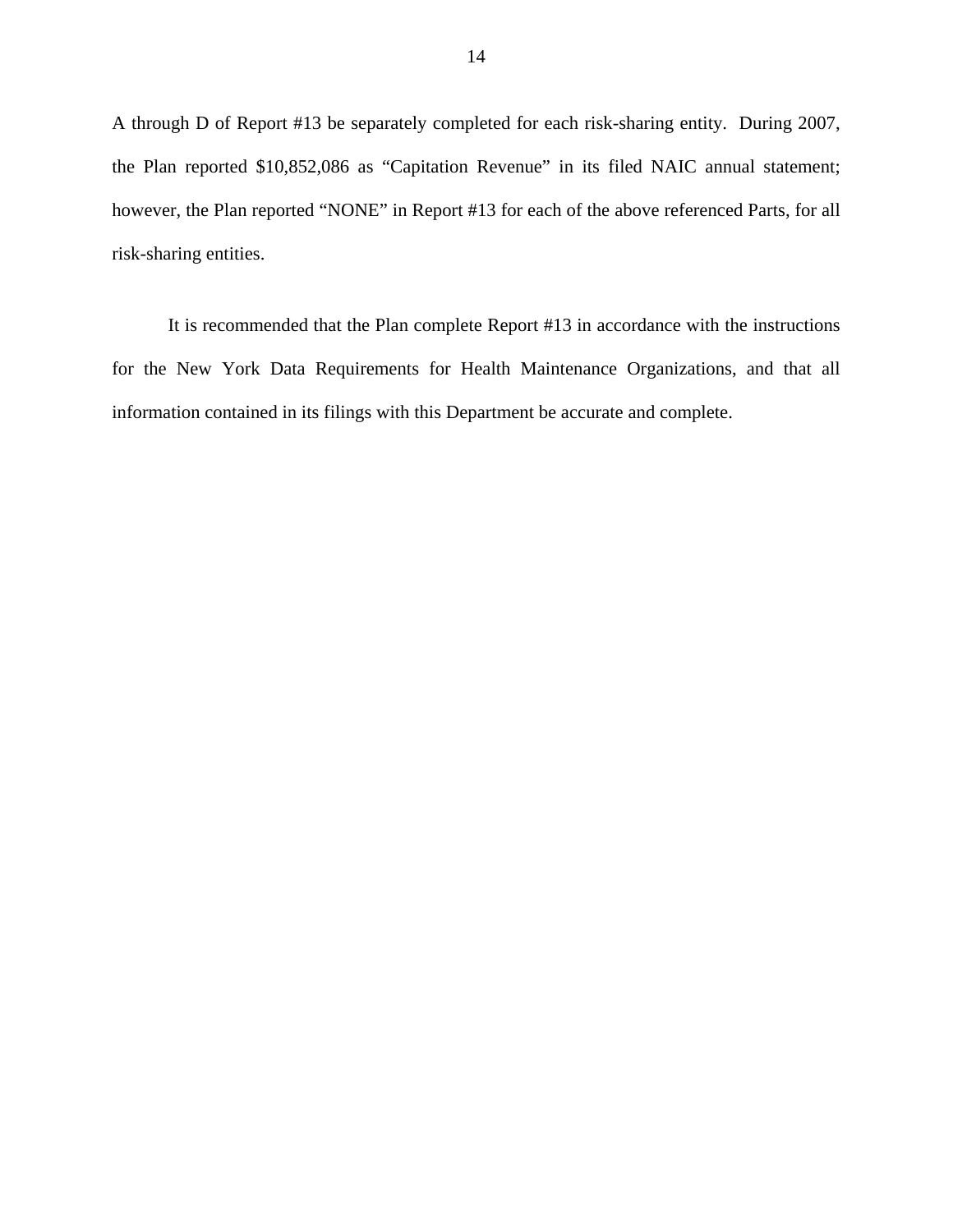#### **3. FINANCIAL STATEMENTS**

#### A. Balance Sheet

The following shows the assets, liabilities and capital and surplus as determined by this examination as of December 31, 2007. This is the same as the balance sheet filed by the Plan as of December 31, 2007:

| Assets                                                              | Examination      | Plan                       |
|---------------------------------------------------------------------|------------------|----------------------------|
| <b>Bonds</b>                                                        | \$<br>58,273,896 | 58,273,896<br>$\mathbb{S}$ |
| Common stock                                                        | 12,549,397       | 12,549,397                 |
| Cash and short-term investments                                     | 47,148,723       | 47,148,723                 |
| Investment income due and accrued                                   | 829,950          | 829,950                    |
| Uncollected premiums and agents balances in course of<br>collection | 1,477,693        | 1,477,693                  |
| Accrued retrospective premiums                                      | 2,034,962        | 2,034,962                  |
| Amounts receivable relating to uninsured plans                      | 956,960          | 956,960                    |
| Electronic data processing equipment and software                   | 71,039           | 71,039                     |
| Receivables from parent, subsidiaries and affiliates                | 831,866          | 831,866                    |
| <b>Total assets</b>                                                 | \$124,174,486    | \$124,174,486              |
| Liabilities                                                         |                  |                            |
| Unpaid claims                                                       | 35,174,686       | 35,174,686                 |
| Unpaid claims adjustment expenses                                   | 1,654,057        | 1,654,057                  |
| General expenses due and accrued                                    | 3,660,643        | 3,660,643                  |
| Amounts withheld or retained for the accounts of others             | 135,736          | 135,736                    |
| Aggregate write-ins for other liabilities:                          |                  |                            |
| Due to Medicaid                                                     | 2,970,810        | 2,970,810                  |
| Funds held pursuant to Regulation 164                               | 547,431          | 547,431                    |
| Unclaimed disbursements                                             | 144,361          | 144,361                    |
| <b>Total liabilities</b>                                            | \$44,287,724     | \$44,287,724               |
| Capital and Surplus                                                 |                  |                            |
| Gross paid in and contributed surplus                               | 5,000,000        | 5,000,000                  |
| Contingent reserve NYS                                              | 19,931,888       | 19,931,888                 |
| Unassigned funds (surplus)                                          | 54,954,874       | 54,954,874                 |
| Total capital and surplus                                           | 79,886,762       | 79,886,762                 |
| Total liabilities, capital and surplus                              | \$124,174,486    | \$124,174,486              |

Note: The Internal Revenue Service did not audit the tax returns filed by the Plan for the period of examination. The examiner is unaware of any potential exposure of the Plan to any further assessment, and no liability has been established herein relative to such contingency.

B. Statement of Revenue, Expenses and Capital and Surplus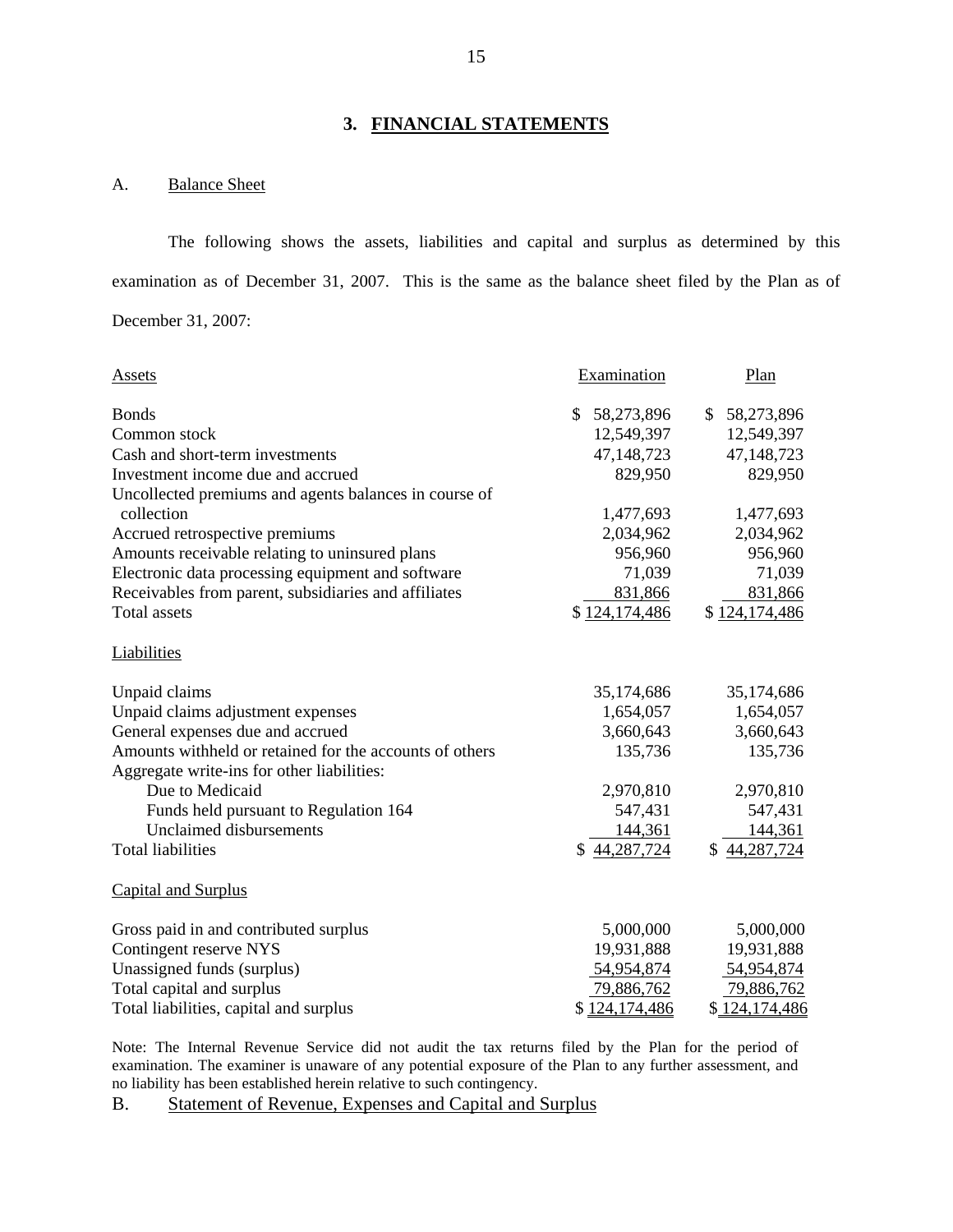<span id="page-17-0"></span>Capital and surplus increased by \$85,801,353 during the five-year examination period, January 1, 2003 through December 31, 2007, detailed as follows:

16

## Revenue

| Net premium income<br>Net investment gain | \$1,115,826,029<br>41,201,503 |                         |
|-------------------------------------------|-------------------------------|-------------------------|
| Total revenue                             |                               | \$1,157,027,532         |
| <b>Hospital and Medical Expenses</b>      |                               |                         |
| Hospital/medical benefits                 | \$589,386,096                 |                         |
| Other professional services               | 90,119,513                    |                         |
| Emergency room and out-of-area            | 103,137,343                   |                         |
| Prescription drugs                        | 101,058,067                   |                         |
| Net reinsurance recoveries                | (2,367,968)                   |                         |
| Total medical and hospital expenses       | \$881,333,051                 |                         |
| <b>Administrative Expenses</b>            |                               |                         |
| Claims adjustment expenses                | 73,269,926                    |                         |
| General administrative expenses           | 138,403,605                   |                         |
| Total underwriting expenses               |                               | \$1,093,006,582         |
| Net underwriting gain                     |                               | \$<br>64,020,950        |
| Net investment gain                       |                               | 13,458,681              |
| Net income                                |                               | \$<br><u>77,479,631</u> |

Changes in Capital and Surplus

Surplus per report on examination as of December 31, 2002 \$ (5,914,591)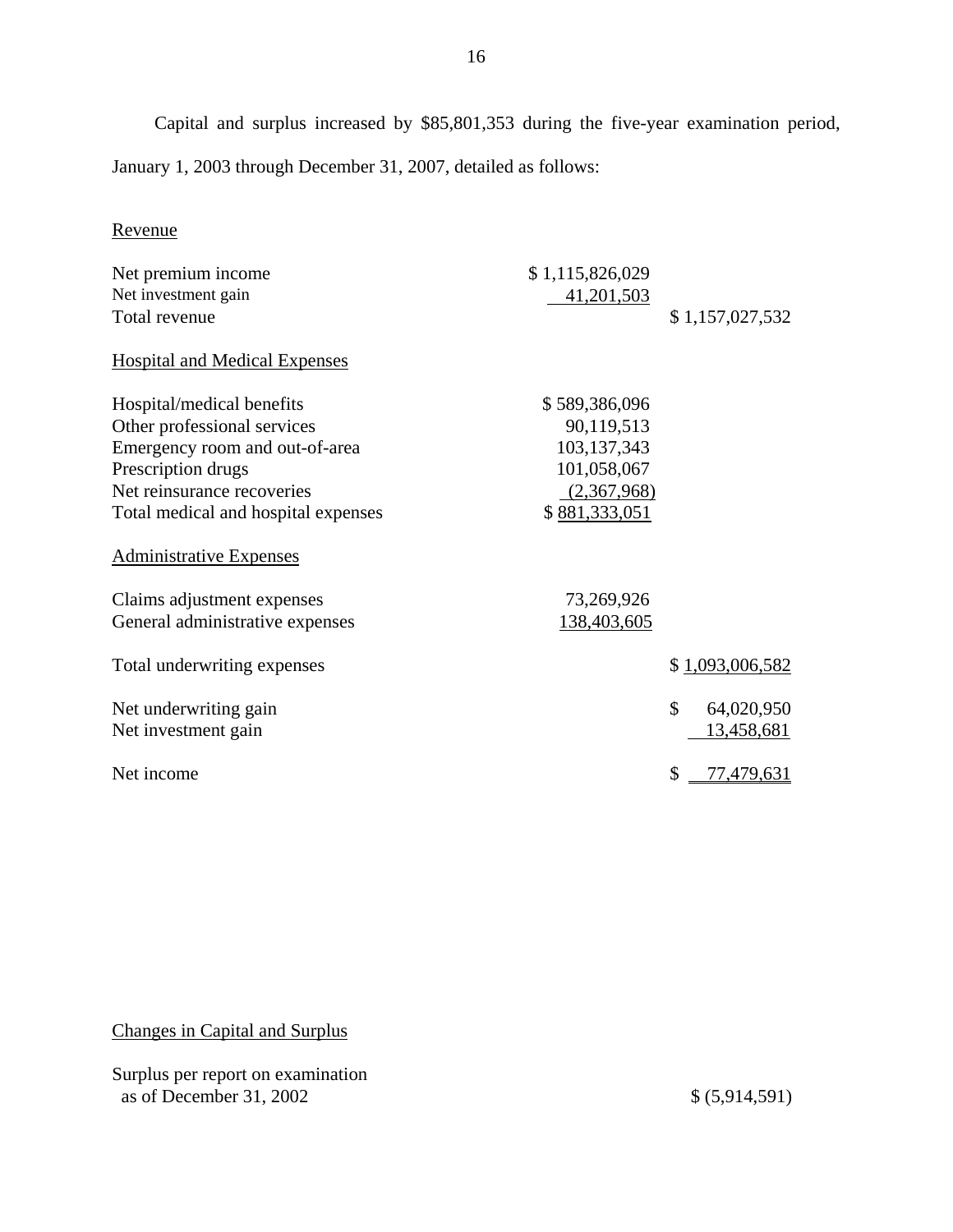|                                       | Gains in<br>Surplus | Losses in<br>Surplus |            |
|---------------------------------------|---------------------|----------------------|------------|
| Net income                            | \$77,479,631        |                      |            |
| Change in non-admitted assets         | 6,525,155           |                      |            |
| Change in net unrealized capital gain | 4,796,566           |                      |            |
| Change in surplus notes               |                     | \$3,000,000          |            |
| Net increase to surplus               |                     |                      | 85,801,353 |
| Surplus per report on examination     |                     |                      |            |
| as of December 31, 2007               |                     |                      |            |
|                                       |                     |                      |            |

## **4. UNPAID CLAIMS**

The examination liability of \$35,174,686 is the same as that reported by the Plan in its filed annual statement as of December 31, 2007. The examination analysis of the unpaid claims liability was conducted in accordance with generally accepted actuarial principles and practices and was based on statistical information contained in the Plan's internal records and in its filed annual statements as verified during the examination.

#### **5**. **MARKET CONDUCT ACTIVITIES**

In the course of this examination, a review was made of the manner in which the Plan conducts its business and fulfills its contractual obligations to policyholders and claimants. The review was general in nature and is not to be construed to encompass the more precise scope of a market conduct examination. The review was directed at practices of the Plan relative to claims handling, utilization review and consumer complaints. In determining the scope of this review,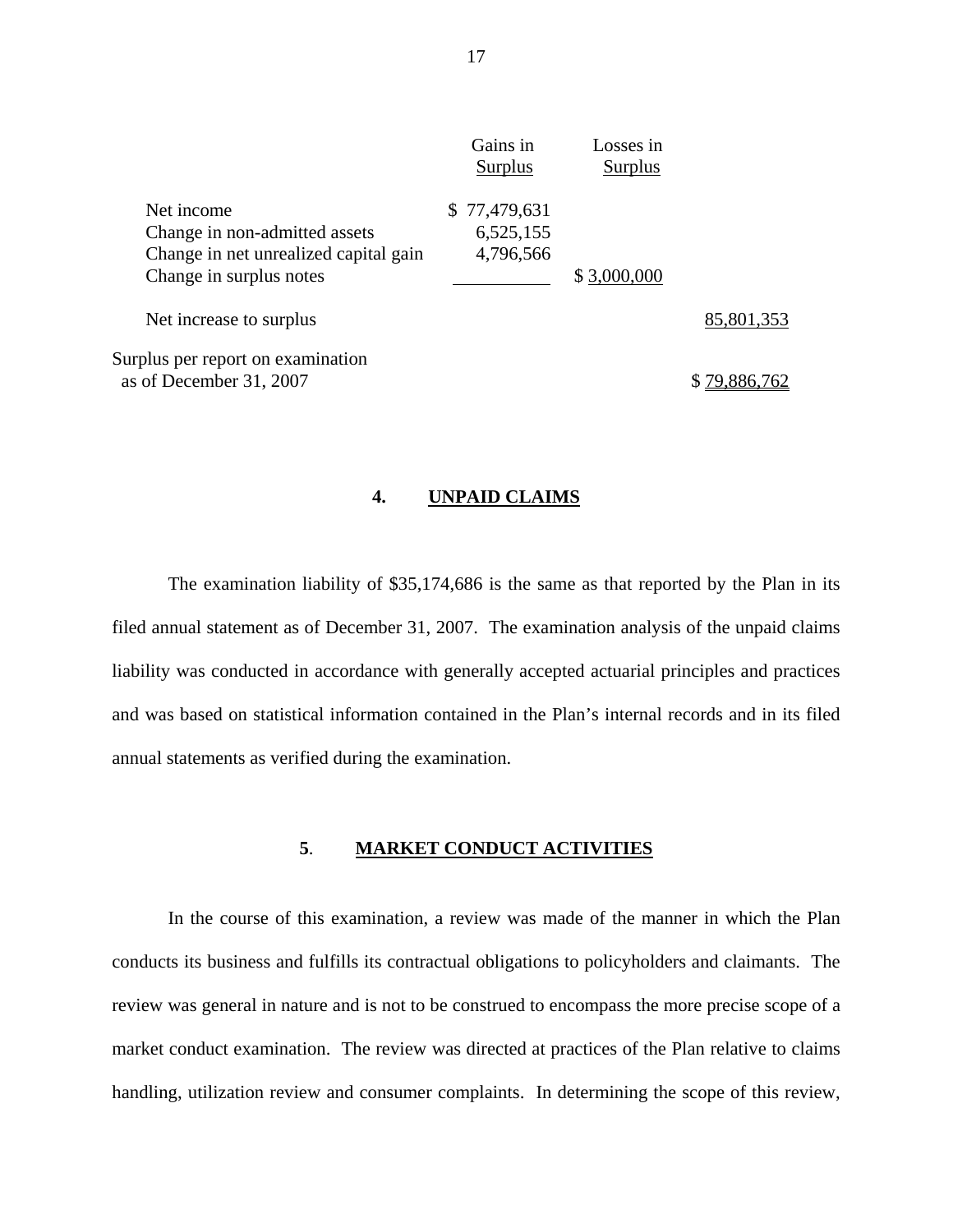the examiner took into consideration the Plan's lines of business, Medicaid and Medicare, which fall under the purview of CMS' requirements, as opposed to the statutory requirements of the Departments of Health and Insurance. Thus, the market conduct review was limited.

No issues or areas of non-compliance were noted.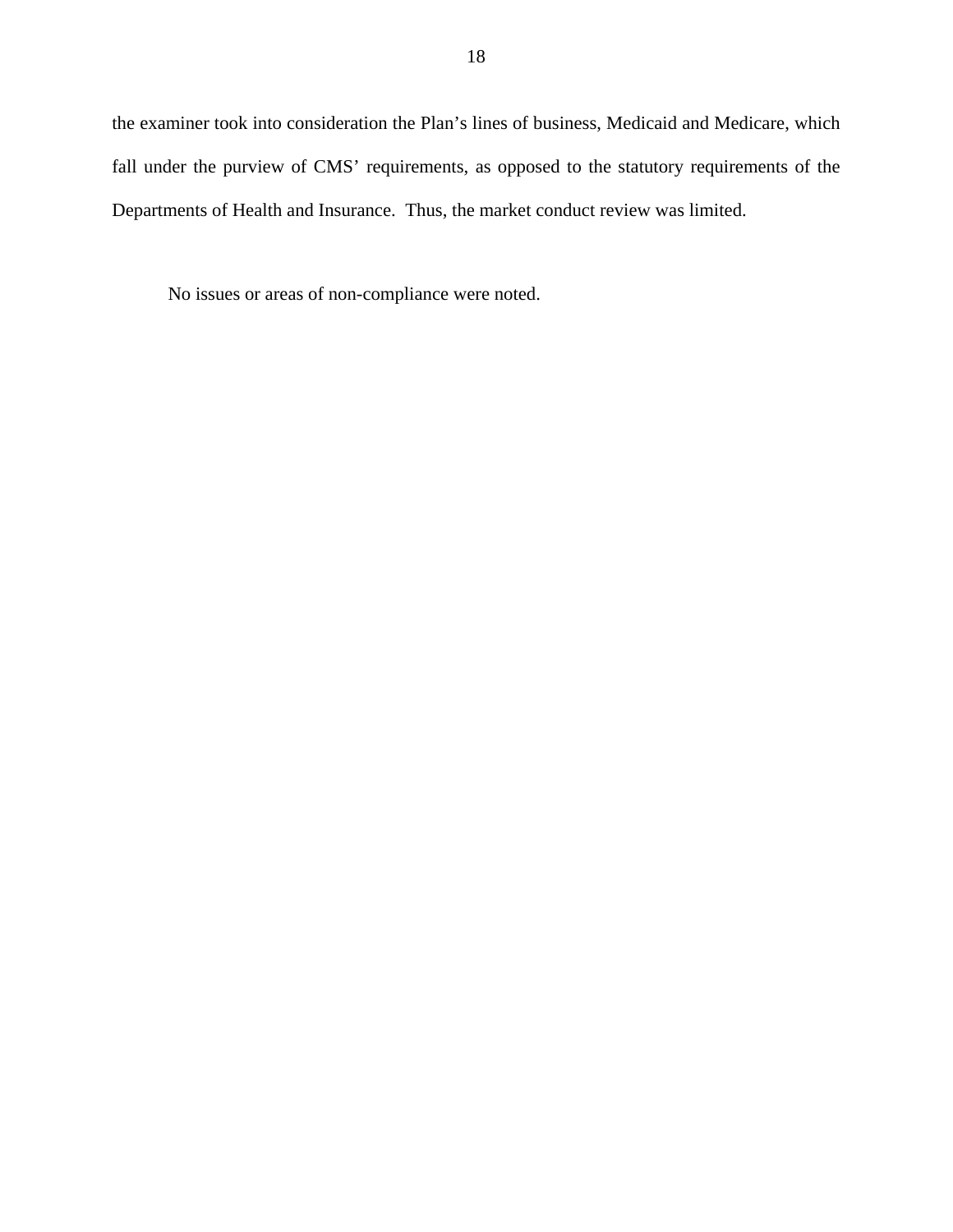### **6. COMPLIANCE WITH PRIOR REPORT ON EXAMINATION**

The previous report on examination as of December 31, 2002 contained seventeen (17) comments and recommendations (page numbers refer to the prior report on examination):

#### **ITEM NO.**

## **PAGE NO.**

1. As a result of this examination, Elderplan was determined to be 1, 10, 23, 25 insolvent in the amount of \$6,381,196 and its required Contingency Reserve of \$4,675,156 was impaired in the amount of \$11,056,352 as of December 31, 2002.

The Plan addressed the insolvency issue and was solvent as of the examination date.

Management

2. Management<br>Members of the board have a fiduciary responsibility and must evince

6

An ongoing interest in the affairs of the insurer. It is essential that board members attend meetings consistently and set forth their views on relevant matters so that appropriate policy decisions may be reached by the board. Individuals who failed to attend at least one-half of the board's regular meetings, unless appropriately executed, do not fulfill such criteria. Board members who are unable or unwilling to attend meetings consistently should resign or be replaced.

The Plan has not complied with this recommendation. A similar recommendation is contained herein.

#### **Abandoned Property**

3. It is recommended that the Plan comply with the provisions of Section 1315 and 1316 respectively of the New York Abandoned Property Law as regards the reporting of certain unclaimed property for the period 1998 through 2002.

The Plan has complied with this recommendation.

## **ITEM NO. PAGE NO.**

9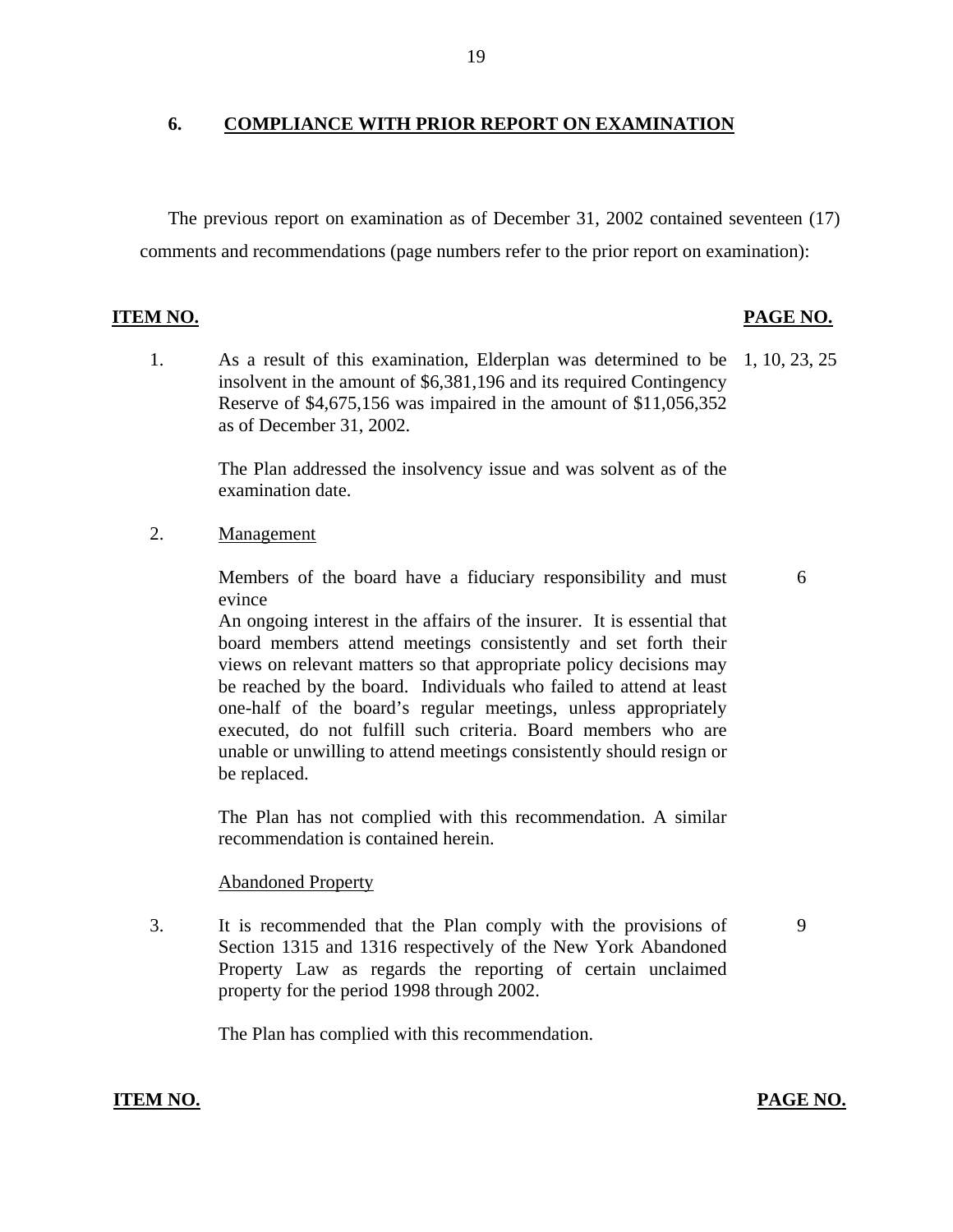4. It is also recommended that the Plan annually publish a list of 10 names and last known addresses of persons appearing to be entitled to abandoned cash amounts and to file proof of such publication with the Office of the State Comptroller.

The Plan has complied with this recommendation.

#### **Accounts and Records**

5. It is recommended that Elderplan amend its custodian agreements 12 with Fleet Bank to include the requisite safeguards and controls as set forth in the Department's Rules, and in the guidelines of the Financial Condition Examiners Handbook of the National Association of Insurance Commissioners.

> This recommendation is not applicable since the Plan no longer used Fleet Bank as its custodian bank.

6. It is recommended that the board of directors authorize and approve 12 the Company's investment transactions in accordance with the provisions of Section 1411(a) of the New York Insurance Law.

The Plan has complied with this recommendation.

7. It is recommended that Elderplan comply with the guidelines set 13 forth by the NAIC in the instructions to the annual and quarterly statements and that its general ledger is reconciled to the filed statutory statements.

The Plan has complied with this recommendation.

8. Part 98.16(e) of the Administrative Rules and Regulations of the 15 Health Department requires entities to submit Holding Company filings. In addition, controlled entities are required to submit transactions between itself and its affiliates for approval by the Health and Insurance Departments when required, in accordance with the provisions of Part 98.10 of the Administrative Rules and Regulations of the Health Department. Accordingly, the matter has been referred to the New York State Department of Health ("DOH"). If Elderplan is determined by the DOH to be controlled by Metropolitan Jewish Health System ("MJHS"), Elderplan will be subject to such requirement.

> The Department of Health has not determined the Plan to be a controlled entity of MJHS, thus no action is required by the Plan at this time.

**ITEM NO. PAGE NO.**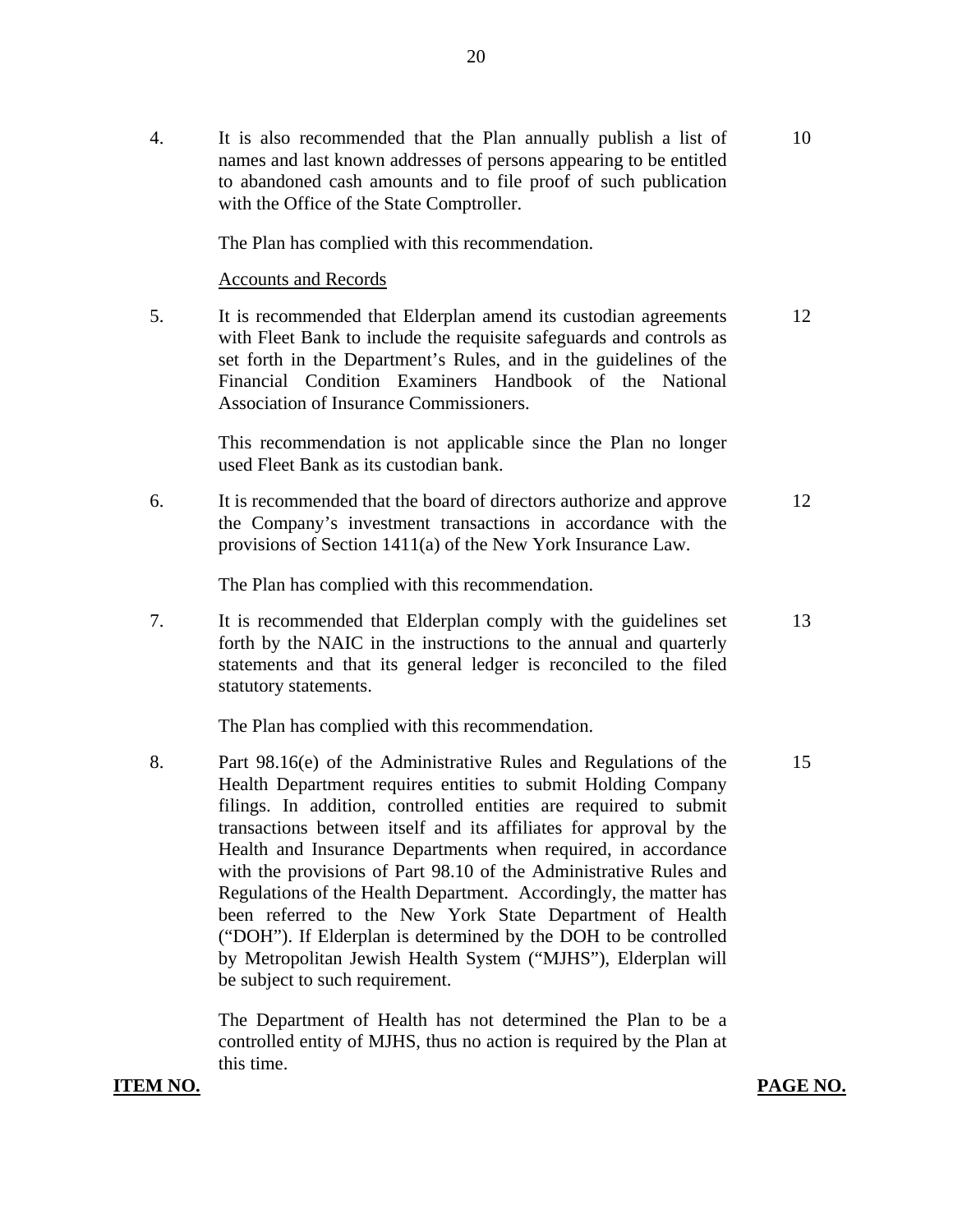#### Due to Medicaid

9. It is recommended that Elderplan record a liability for interest 18 payable by the due date of the next statutory statement in accordance with the determination of the decision after hearing of the Department of Health's Bureau of Adjudication.

The Plan has complied with this recommendation.

## **Conflict of Interest**

10. It is recommended that the Company distribute annually Conflict of 19 Interest disclosure statements and questionnaires to all directors, all officers, and designated responsible employees.

The Plan has complied with this recommendation.

11. It is also recommended that the board of directors maintain 19 complete minutes of its proceedings on conflict of interest matters.

The Plan has complied with this recommendation.

#### **Service Agreements**

12. If Elderplan is determined by the Department of Health to be 22 controlled by Metropolitan Jewish Health System, Elderplan will be subject to such requirements.

> The Department of Health has not determined the Plan to be a controlled entity of MJHS, thus no action is required by the Plan at this time.

> It is recommended that, subject to the determination of the Department of Health, the Plan comply with the provisions of Part 98.10 of the Administrative Rules and Regulations of the Health Department as regards its transactions with participating agencies of MJHS.

> The Department of Health has not determined the Plan to be a controlled entity of MJHS, thus no action is required by the Plan at this time.

## **ITEM NO. PAGE NO. PAGE NO.**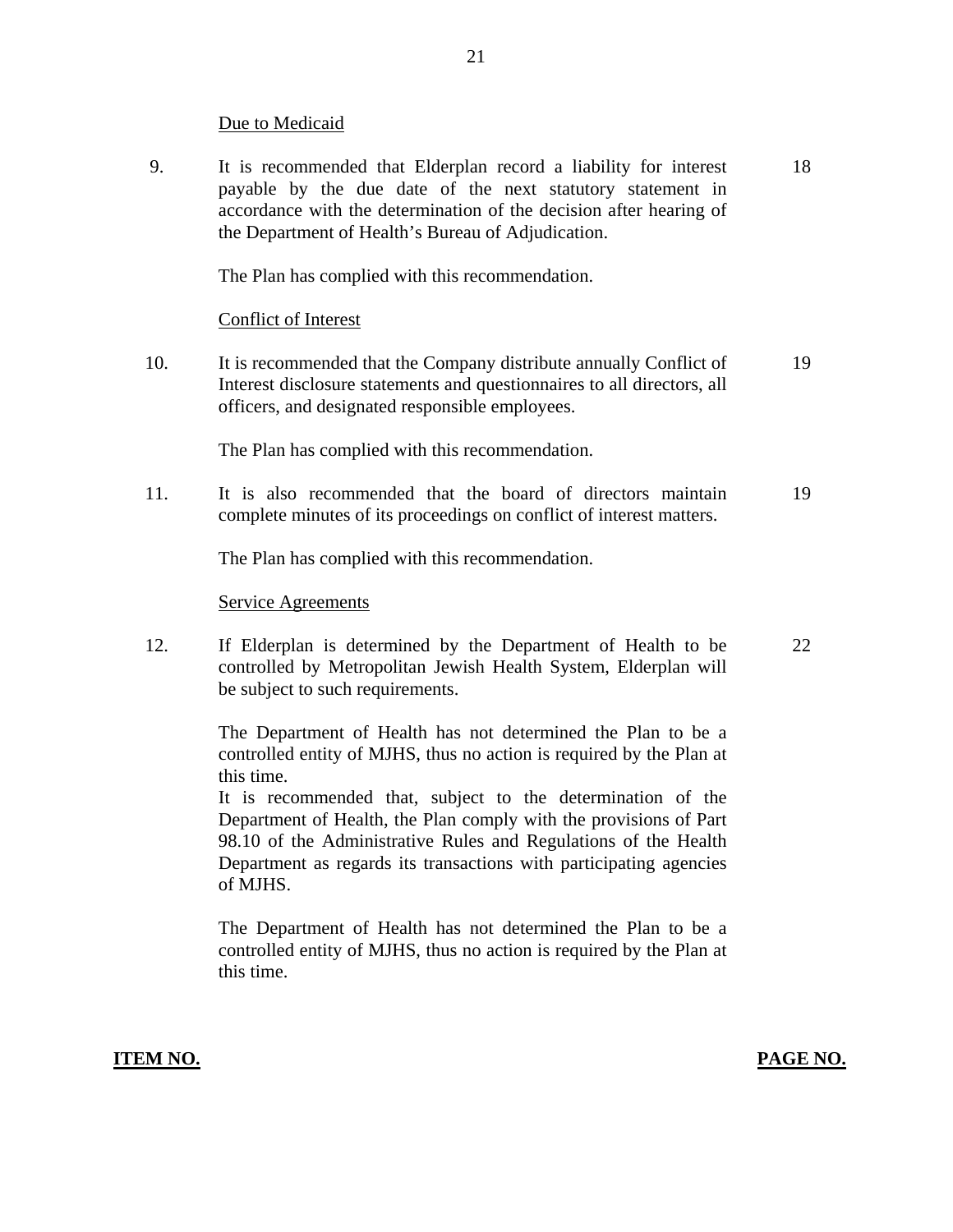The Plan has complied with this recommendation.

#### Conclusion

14. Elderplan reported an insolvency in the amount of \$5,914,591, and an impairment of its required Contingency Reserve of \$4,675,156 in the amount of \$10,589,747 in its filed 2002 Annual Statement. As a result of this examination, Elderplan was determined to be insolvent in the amount of \$6,381,196 and its required Contingency Reserves of \$4,675 was impaired in the amount of \$11,056,352 as of December 31, 2002.

> The Plan addressed the insolvency issue and was solvent as of the examination date.

15. Subsequent to the examination date, on February 21, 2003, Elderplan received \$3,000,000 from Metropolitan Jewish Health System, Inc. and executed a loan agreement pursuant to Section 1307 of the New York Insurance Law. In addition, in August 2003 Elderplan submitted a revised Plan of Restoration to the Department to correct the insolvency. The Plan reported total capital and surplus in the amount of \$3,836,930 as of December 31, 2003 and its required Contingency Reserves of \$7,270,776 was impaired in the amount of \$3,433,846.

> The Plan addressed the insolvency issue and was solvent as of the examination date.

> On June 12, 2006, the Superintendent of Insurance granted permission to Elderplan to repay principal in the amount of \$3,000,000, and accrued interest in the amount of \$423,229 to MJHS.

**ITEM NO. PAGE NO.** 

Treatment of Policyholders and Claimants

25

25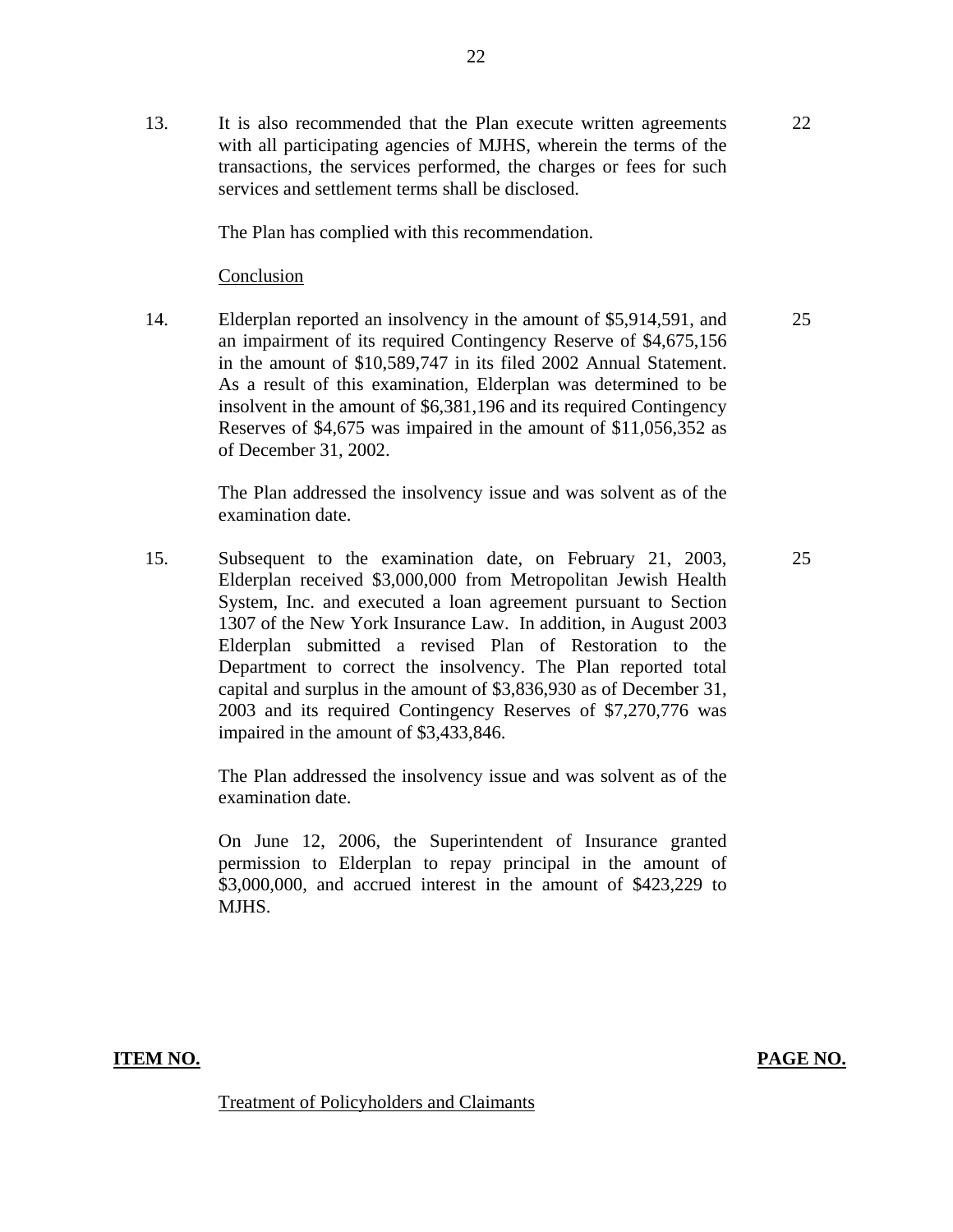16. It is recommended that Elderplan take necessary steps to ensure that all claims submitted are properly recorded in the claims system irrespective of whether there is sufficient documentation to adjudicate the claim. 28

The Plan has complied with this recommendation.

17. It is recommended that the Plan ensure that claims lag reports retain historical paid claims data and that adjustments are reflected in the lags in the month processed. 28

The Plan has complied with this recommendation.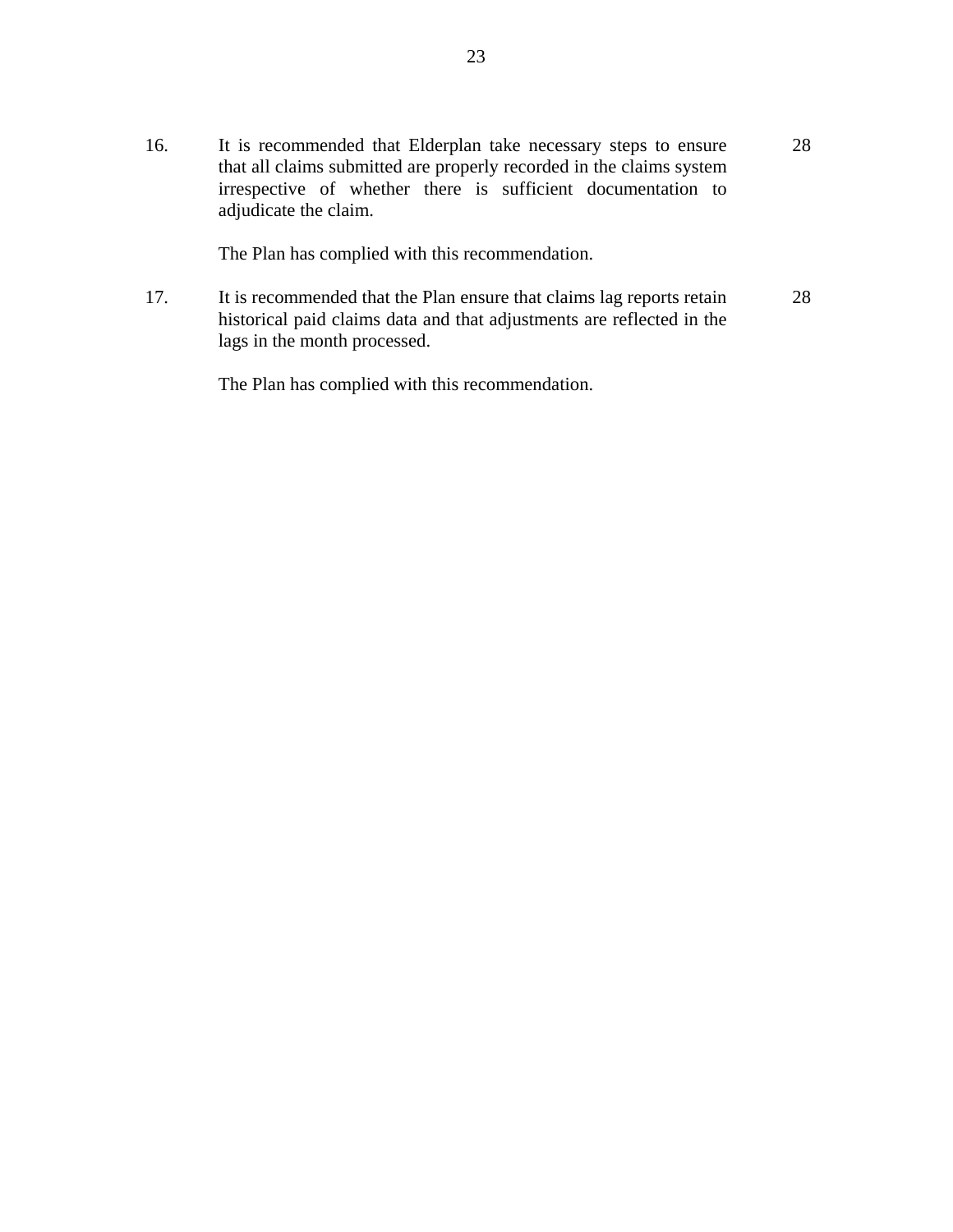## **7. SUMMARY OF COMMENTS AND RECOMMENDATIONS**

## **ITEM**

### **PAGE NO.**

#### A. Management and Controls

It is recommended that any director who attends less than 50% of the board meetings they are eligible to attend be removed or replaced. 6

#### B. Circular Letter No. 9 (1999) – Adoption of Procedure Manuals

It is recommended that the Plan's board obtain the certifications cited in Circular Letter No. 9 (1999). 7

## C. Circular Letter No. 6 (2007) – Disaster Response Plan and Business Continuity Plan Questionnaires

It is recommended that the Plan comply with the requirements of Circular Letter No. 6 (2007) by filing with this Department its Disaster Response Plan, Disaster Response Plan Questionnaire and Business Continuity Plan Questionnaire on an annual basis. 10

#### D. Accounts and Records

- i. It is recommended that the Plan allocate commission payments to the appropriate line item of the Underwriting and Investment Exhibit. 11
- ii. It is recommended that the Plan comply with the requirements of Section 101.4(c) of Department Regulation 164 by filing all applicable risk sharing arrangements with this Department for approval. 11
- iii. It is recommended that the Plan comply with the requirements of Section 101.9(a)(3) of Department Regulation 164 and take the steps necessary to ensure that the IPAs submit their financial statements to the Plan and this Department. 12
- iv. It is recommended that the Plan comply with the requirements of Section 101.5(b) of Department Regulation 164 and require that contracted IPAs make the requisite deposit, and when applicable, the Plan establish a liability in its financial statements as required by Section 101.4(c) of Department Regulation 164. 13
- v. It is recommended that the Plan complete Report #13 in accordance with the instructions for the New York Data Requirements for Health Maintenance Organizations, and that all information contained in its filings with this Department be accurate and complete. 14

24